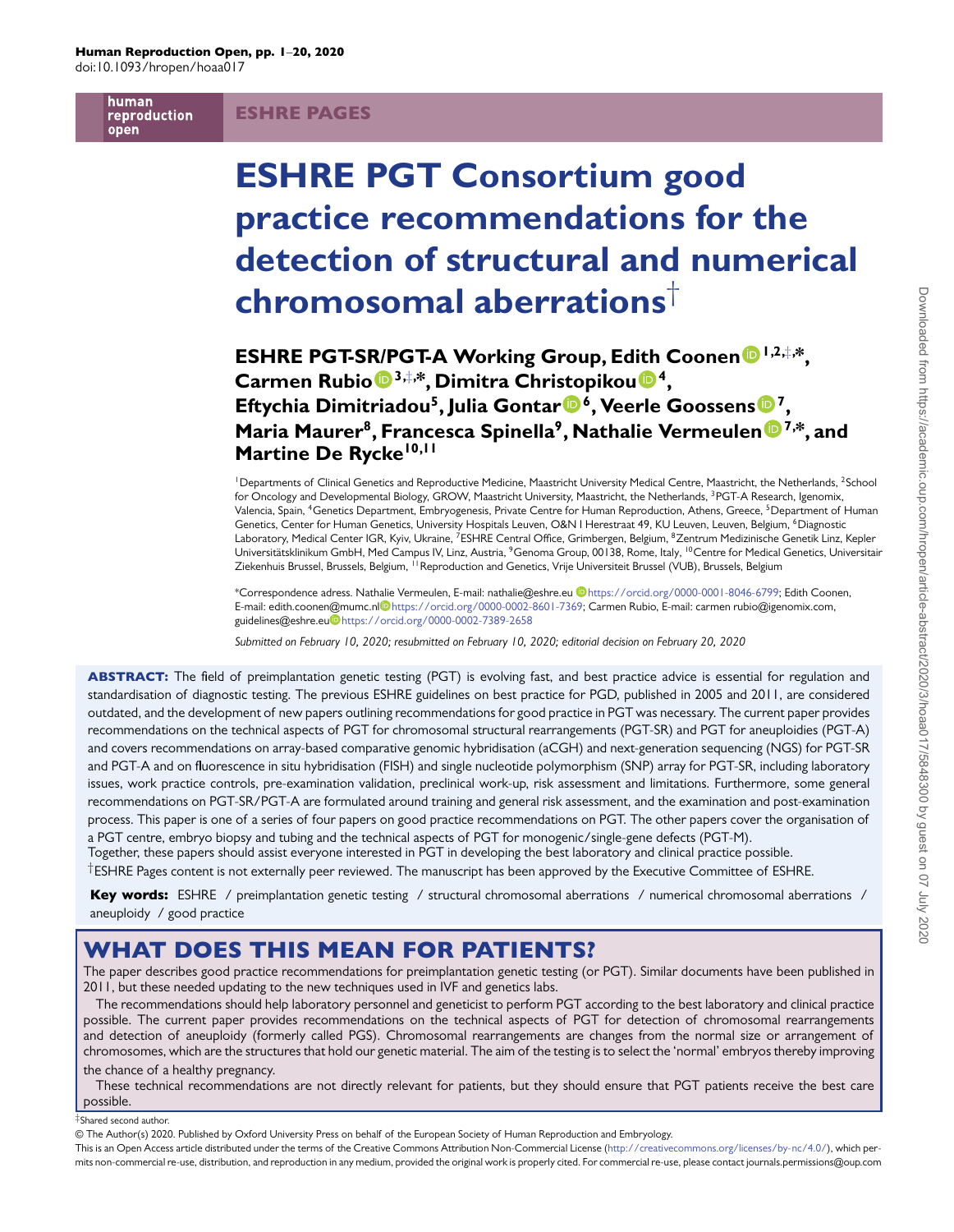# Disclaimer

This Good Practice Recommendations (GPR) document represents the views of ESHRE, which are the result of consensus between the relevant ESHRE stakeholders and are based on the scientific evidence available at the time of preparation.

**. . . . . . . . . . . . . . . . . . . . . . . . . . . . . . . . . . . . . . . . . . . . . . . . . . . . . . . . . . . . . . . . . . . . . . . . . . . . . . . . . . . . . . . . . . . . . . . . . . . . . . . . . . . . . . . . . . . . . . . . . . . .**

ESHRE GPRs should be used for information and educational purposes. They should not be interpreted as setting a standard of care or be deemed inclusive of all proper methods of care nor exclusive of other methods of care reasonably directed to obtaining the same results. They do not replace the need for application of clinical judgment to each individual presentation, nor variations based on locality and facility type.

Furthermore, ESHRE GPRs do not constitute or imply the endorsement or favour any of the included technologies by ESHRE.

# Introduction

The previous terms of preimplantation genetic diagnosis (PGD) and preimplantation genetic screening (PGS) have been replaced by the term preimplantation genetic testing (PGT), following a revision of terminology used in infertility care [\(Zegers-Hochschild](#page-19-0) *et al*., 2017). PGT is defined as a test performed to analyse the DNA from oocytes (polar bodies) or embryos (cleavage stage or blastocyst) for HLA typing or for determining genetic abnormalities. This includes PGT for aneuploidy (PGT-A), PGT for monogenic/single gene defects (PGT-M) and PGT for chromosomal structural rearrangements (PGT-SR) [\(Zegers-Hochschild](#page-19-0) *et al*., 2017). PGT for chromosomal numerical aberrations of high genetic risk are included within PGT-SR in the data collections of the ESHRE PGT consortium.

PGT began as an experimental procedure in the 1990s with polymerase chain reaction (PCR)-based methods used for sex selection and the detection of monogenic diseases. Interphase fluorescence *in situ* hybridisation (FISH) was introduced a few years later and became the standard method for sexing embryos and for detecting numerical and structural chromosomal aberrations. Genome-wide technologies began to replace the gold standard methods of FISH and PCR over the last decade and this trend was most apparent for PGT-A. PGT-A has been carried out mainly for in vitro fertilisation (IVF) patients with original aims of increasing pregnancy rates per embryo transfer and decreasing miscarriage rates. Other outcome measures such as increasing elective single embryo transfer and reduced time to pregnancy have been added more recently. Cited indications for PGT-A include advanced maternal age (AMA), recurrent implantation failure (RIF) and severe male factor (SMF) and couples with normal karyotypes who have experienced recurrent miscarriage (RM). The value of the procedure for all IVF patients and/or appropriate patient selection remains an ongoing discussion, but this is outside the scope of this manuscript [\(Harper](#page-19-1) *et al*., 2018).

The goal of this series of papers is to bring forward best practices to be followed in all types of PGT services, offering PGT-A as well as PGT-M and PGT-SR.

In order to take PGT to the same high-quality level as routine genetic testing, guidelines for best practice have been designed by several societies. The PGD International Society has drafted guidelines [\(2008,](#page-19-2) [2004\)](#page-19-3) while the American Society for Reproductive Medicine

reviewed PGT practice in the USA (Practice Committee of the Society for Assisted Reproductive Technology and Practice Committee of the [American Society for Reproductive Medicine, 2008\) and published](#page-19-2) several opinion papers (on blastocyst culture, embryo transfer and on PGT-A). The first guidelines of the ESHRE PGT Consortium were published in 2005, as one of the missions of the Consortium was to [bring overall standardisation and improve quality standards \(Thornhill](#page-19-4) *et al*., 2005). In collaboration with the Cytogenetic European Quality Assessment (CEQA) and the UK National External Quality Assessment Service (UKNEQAS), now together in Genomics Quality Assessment (GenQA), the ESHRE PGT Consortium also initiated External Quality Assessment (EQA) schemes to provide an independent evaluation of laboratories and help them improving their techniques and reports. A review of the original guidelines yielded four sets of recommendations on different aspects of PGT: one on the organisation of PGT and three relating to the methods used: embryo biopsy, amplification[based testing and FISH-based testing \(Harton](#page-19-6) *et al*[., 2011a,](#page-19-5) Harton *et al*., 2011b, Harton *et al*[., 2011c,](#page-19-7) Harton *et al*[., 2011d\)](#page-19-8). These four guidelines are now being updated and extended, taking into account the fast changes in the provision of PGT services. In these updated guidelines, the laboratory performing the diagnosis will be referred to as the PGT centre and the centre performing the IVF as the IVF centre.

General aspects of PGT, including patient selection, counselling, pregnancy and children follow-up and transport PGT, will be covered in the paper on organisation of PGT. Technical recommendations for embryo biopsy and tubing will be covered in the paper on embryo biopsy. Recommendations for genetic testing will be covered in the papers on detection of numerical and structural chromosomal aberrations and on detection of monogenic disorders. The content of the different papers is aligned with the IVF/PGT clinical procedure in [Fig. 1.](#page-2-0)

The ESHRE PGT Consortium recognises that owing to variations in local or national regulations and specific laboratory practices, there will remain differences in the ways in which PGT is practiced (from initial referral through IVF treatment, genetic testing to follow-up of pregnancies, births and children). This does not preclude a series of consensus recommendations for best practice based on experience and available evidence. These recommendations are not intended as the only approved standard of practice nor are they legally binding. The unique needs of individual patients may justify deviation, and the recommendations must be applied according to individual patients' needs using professional judgement. However, recommendations and opinions may be used to frame laws and regulations, and practitioners should ensure that they comply with statutory requirements or clinical practice guidelines in their own countries. To keep the papers concise, repetitions have been excluded as much as possible and many crossreferences were included. Therefore, it is recommended to not consult the papers independently but always as a set when one is seeking guidance on a PGT issue.

# Materials and Methods

The current paper was developed according to the published methodology for ESHRE Recommendations for good practice papers [\(Vermeulen](#page-19-9) *et al*., 2019). A working group was composed of people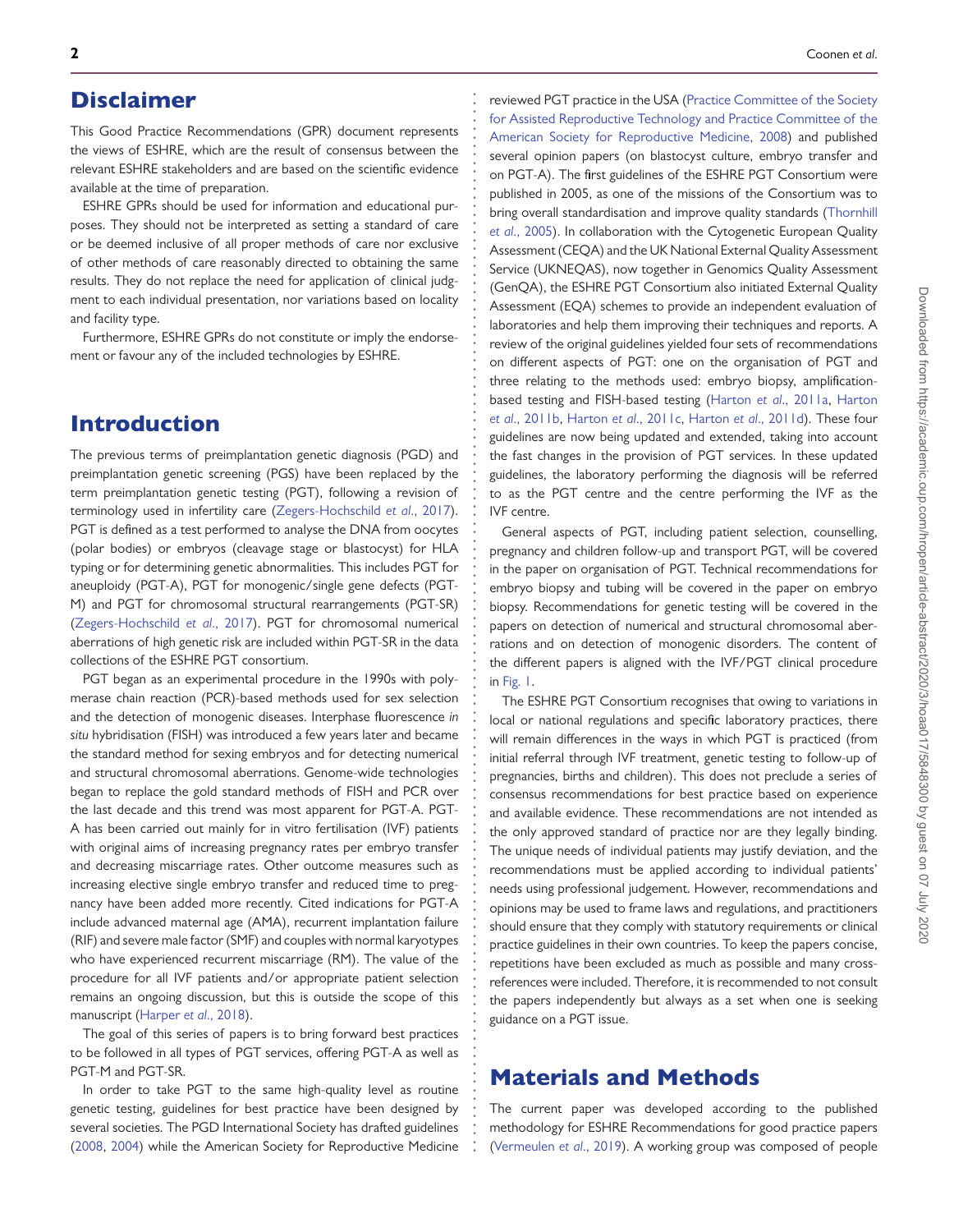

**. . . . . . . . . . . . . . . . . . . . . . . . . . . . . . . . . . . . . . . . . . . . . . . . . . . . . . . . . . . . . . . . . . .**

*in vitro* fertilisation, PGT: preimplantation genetic testing.

<span id="page-2-0"></span>with hands-on expertise on the described techniques, aiming at a representation of different settings and nationalities. The working group members assessed the previous guidelines (Harton *et al*., [2011c\) and deducted an outline for the current paper. As the aim](#page-19-7) was to provide technical guidance and support, it was not considered relevant to perform a formal literature search and as a result, no references were added, except for references to other guidance documents. All group members according to their expertise wrote a section that was later discussed in depth with the entire group until consensus was reached. Eleven online meetings were organised for discussion. The final draft of the paper was checked for consistency with the other papers of the series. The draft was then submitted for stakeholder review; it was published on the ESHRE website between 10 June and 10 July, and ESHRE members were invited to send in comments. All comments were checked by the working group, discussed in an online meeting and incorporated in the final version where relevant. A review report is published on the ESHRE website.

For easier use of the recommendations, terms in bold and italic are explained in a glossary [\(Supplementary Table SI\)](https://academic.oup.com/hropen/article-lookup/doi/10.1093/hropen/hoaa017#supplementary-data) and abbreviations are listed [\(Supplementary Table SII\)](https://academic.oup.com/hropen/article-lookup/doi/10.1093/hropen/hoaa017#supplementary-data).

# Results/Recommendations

# **Introduction to PGT-SR/PGT-A techniques**

This paper provides detailed technical recommendations for the most applied methods for PGT-SR, including fluorescence *in situ* hybridisation (FISH), array-based comparative genomic hybridisation (aCGH), next-generation sequencing (NGS) and single nucleotide polymorphism (SNP) array, and for PGT-A including whole genome

amplification (WGA)-based aCGH and NGS. Detailed technical recommendations for SNP array are covered in the paper on detec[tion of monogenic disorders \(ESHRE PGT-M Working Group](#page-19-10) *et al*., 2020).

General recommendations for PGT-SR and PGT-A are formulated, independent of the testing method applied.

*Training and personnel*

- Genetic testing procedures should be performed under the supervision of a (cyto)geneticist, competent or authorised to perform clinical diagnostics.
- All personnel undertaking genetic testing should be trained adequately as required in a clinical molecular cytogenetic laboratory and should follow written standard operating procedures (SOPs).
- Training for each technique should be documented.
	- Training for tubing is discussed in the paper on polar body (PB) [and embryo biopsy for PGT \(ESHRE PGT Consortium and](#page-19-11) SIG-Embryology Biopsy Working Group *et al*., 2020).
	- For FISH, training should be at least to the standard required for routine testing in a clinical cytogenetic laboratory. It is recommended that at least 30 samples are successfully spread or fixed and subjected to FISH by each trainee during preclinical training. Supervised clinical training should include at least an additional 20 samples.
	- For aCGH and NGS, it is recommended that at least 30 samples are subjected to WGA, followed by aCGH or NGS by each trainee during preclinical training. Supervised clinical training should include at least an additional 20 samples.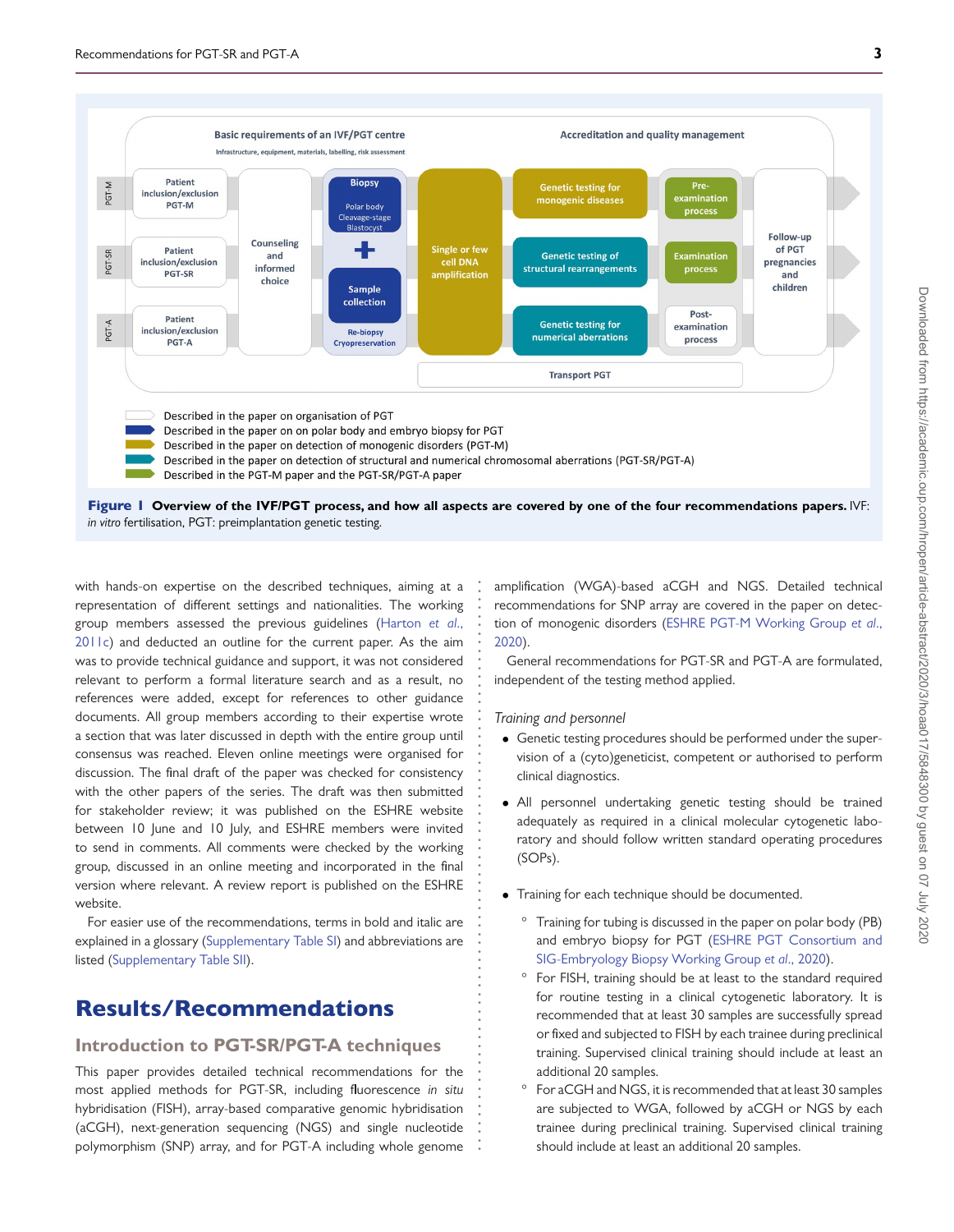**. . . . . . . . . . . . . . . . . . . . . . . . . . . . . . . . . . . . . . . . . . . . . . . . . . . . . . . . . . . . . . . . . . . . . . . . . . . . . . . . . . . . . . . . . . . . . . . . . . . . . . . . . . . . . . . . . . . . . . . . . . . .**

#### *Laboratory infrastructure, equipment and materials*

General aspects on infrastructure, equipment and materials are cov[ered in the paper on organisation of PGT \(see](#page-19-12) ESHRE PGT Consortium Steering committee. *et al.*, 2020).

# *Labelling and witnessing*

General guidance on labelling and witnessing is covered in the paper on [organisation of PGT \(ESHRE PGT Consortium Steering committee.](#page-19-12) *et al.*, 2020).

# *Risk assessment*

• When suboptimal samples or samples not meeting the internal requirements (e.g. lysed cells, nucleus not seen) are received for testing, this should be documented and a procedure on how to further process these samples should be in place.

Specifically, for PGT-SR:

- Risk assessment for the patient should include figures on the potential risk of a viable unbalanced offspring due to failure to detect any of the unbalanced segregation products.
- In case only one of the two translocation segments can be detected, not all possible unbalanced segregation products can be identified. A test that cannot detect all the segments, and possibly some unbalanced products, may be less effective in decreasing the risk of a viable unbalanced offspring, first-trimester miscarriage and stillbirth. This should be mentioned in the preclinical work-up report.

# *Appropriate indications for specific tests*

It is recommended that specific indications for PGT should remain within the scope of individual clinics.

- FISH is not recommended for PGT-A as only a subset of chromosomes can be tested, and better comprehensive molecular approaches to detect aneuploidy for all 24 chromosomes are available.
- Selection of embryos based on sex for social reasons is not acceptable.

# **PGT for chromosomal structural rearrangements**

Structural chromosomal rearrangements form a major indication category for PGT. There are different types of structural chromosomal rearrangements: reciprocal and Robertsonian translocations, insertional translocations, deletions, duplications and inversions, all of which may be inheritable or occur *de novo*. Familial reciprocal and Robertsonian translocations constitute the most common indications for PGT for chromosomal structural rearrangement (PGT-SR).

In case of familial rearrangements, PGT-SR provides an opportunity to identify chromosomally unbalanced progeny at the earliest stages of embryo development. Preconception testing of PBs provides a means to indirectly identify chromosomally unbalanced oocytes.

Several methods are applied to perform PGT-SR, among which are FISH, aCGH and NGS. PGT-SR is mostly performed on embryonic biopsies taken at the cleavage stage (Day 3 post insemination) or the blastocyst stage (Day 5–7 post insemination). PGT-SR on PBs is less applied and involves a different kind of analysis as the genomic content of the oocyte (and corresponding embryo) is inferred from that of the first and second PB (indirect test). Detailed information on PB-based [PGT is available in the paper by](#page-19-14) Magli *et al*[. \(2011\)](#page-19-13) and Geraedts *et al*. (2011) [\(Geraedts](#page-19-14) *et al*., 2011, Magli *et al*[., 2011\)](#page-19-13).

# *FISH-based PGT-SR*

FISH-based PGT is mainly applied for inherited chromosomal rearrangements but can also be used for embryo sexing in X-linked diseases (if direct mutation testing is not applicable) (PGT-M).

FISH enables enumeration of chromosomal loci that are involved in structural rearrangements or are indicative of sex chromosomes. Based on signal scoring, chromosomal imbalance or embryo sex can be established, and subsequently balanced embryos or embryos of the non-affected sex can be selected for transfer.

Disadvantages of the FISH technique constitute its technical nature: diagnosis is based on visual inspection of fluorescent signals, making loss of DNA integrity and overlapping signals two of the major problems. Furthermore, genomic information is limited to the loci targeted by the probes used.

Therefore, FISH-based PGT is acceptable for rearrangements involving small fragments or subtelomeric regions of chromosomes that are difficult or impossible to detect using other methods (e.g. *<* 10 Mb).

*Laboratory issues.* The principle of the FISH technology is based on the use of specific DNA probes that are labelled with distinctive fluorochromes (either direct or indirect via a hapten). The DNA probes and the target DNA, typically embryonic interphase nuclei, are (simultaneously) denatured and left to anneal. Following hybridisation, results are visualised via fluorescence microscopy.

Many variations in FISH methods have been published and all appropriately validated methods are acceptable. The method used should have been previously implemented, tested and validated in the PGT centre.

*FISH protocol: structural rearrangements.* For structural rearrangements, it is recommended that the probe set contains at least sufficient probes to detect all expected unbalanced variants of the chromosomal rearrangement. The analysis of the predicting segregation outcomes for carriers of a structural rearrangement should include an assessment of the plausible mechanism for chromosome pairing and the products of disjunction following the first and second meiotic divisions.

It is recommended that a combination of three informative probes (two distal and one proximal, or two proximal and one distal probe relative to the translocation break points) be used to detect all unbalanced segregation products, as for more common two-way reciprocal translocation. For Robertsonian translocations and inversions, two probes are acceptable. For deletions, duplications and insertions, locusspecific probes for the target region should be used and a control probe should be included in the diagnostic cycle.

Where suitable probes are not available, it is acceptable to use probe combinations that cannot detect some unbalanced forms of a rearrangement, provided that they have been assessed to be nonviable in a recognisable pregnancy or to have a very low prevalence. It has to be mentioned in the (pre-validation) report that there are unbalanced forms that cannot be detected, and patients should be counselled to this effect. A cytogeneticist or suitably qualified person should determine which probe combination to use.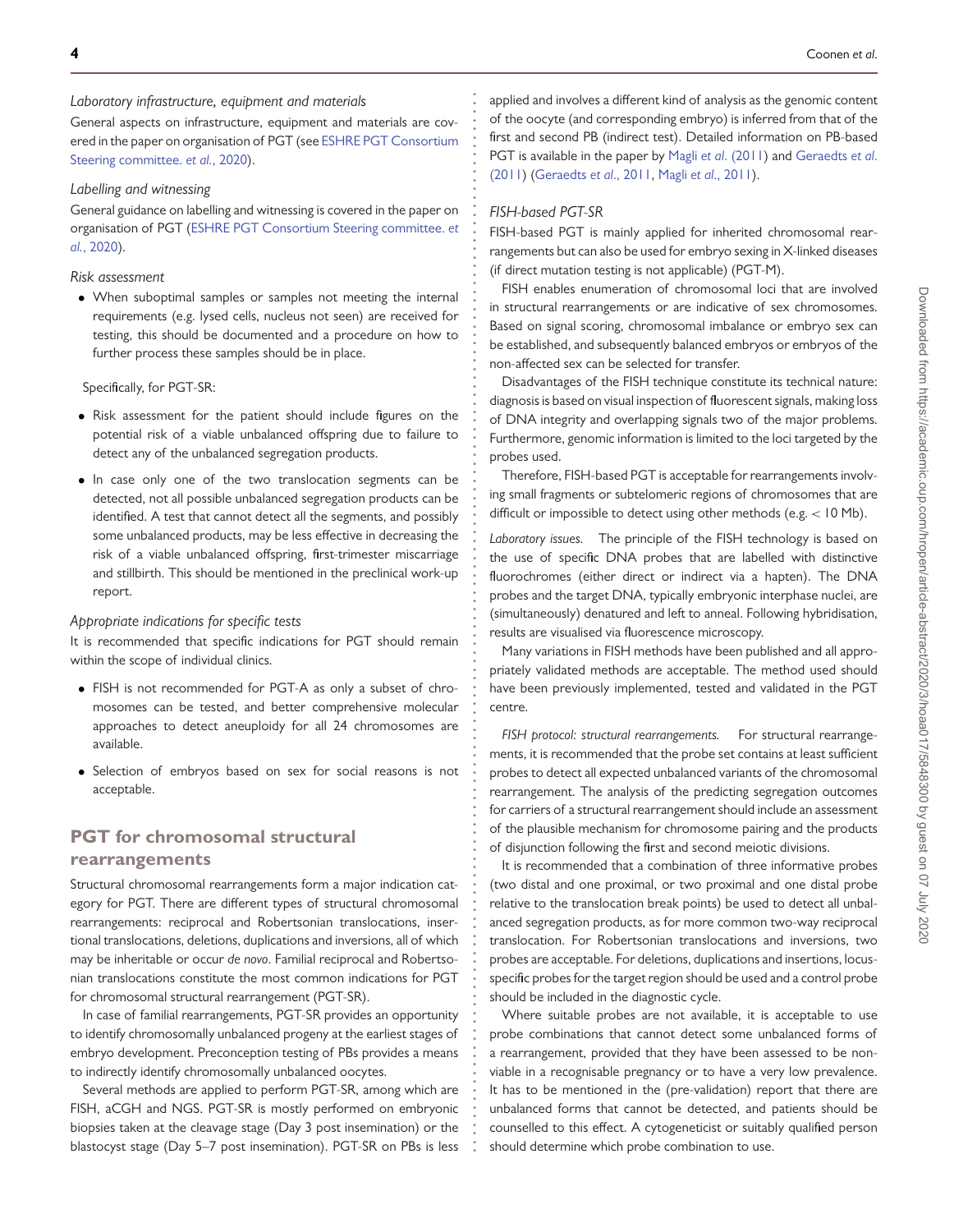For cleavage-stage embryos, PGT diagnosis on a single mononucleate blastomere is acceptable for chromosomal rearrangements provided that there are informative probes for at least two unbalanced segments for those products considered likely to be prevalent or viable in a recognisable pregnancy. PGT diagnosis based on concordant results from two mononucleate blastomeres is recommended where there is only one informative probe available for the chromosome imbalance involved that is considered likely to be prevalent or viable in a recognisable pregnancy.

For preconception PGT diagnosis, both PBs are required for analysis and all unbalanced products of meiotic segregation should be detectable so that it is possible to know the contents of the oocyte. However, it is important to point out that PGT-SR performed on PBs carries a risk of misdiagnosis for the carriers of structural rearrangements due to an uneven number of crossovers that may occur in meiosis I, which may be undetectable through FISH. The presence of cumulus cells attached to the zona pellucida (ZP) could heavily affect the result of the PGT-SR analysis.

Blastocyst biopsy for a FISH-based PGT diagnosis is acceptable, provided that special care is taken to avoid overlapping cells. On average a trophectoderm (TE) sample contains 5–10 cells, which in theory allows for a more reliable diagnosis. However, the multicell nature bears the possibility of discordant results in the different cells because of a technical failure (suboptimal FISH conditions) or true chromosomal mosaicism. Reporting of discordant results should be regulated and genetic counselling should be provided to the couple to explain the possible impact on the reliability of the PGT diagnosis.

The use of additional probes to screen for aneuploidies of chromosomes not involved in the rearrangement is acceptable. If multiple rounds of FISH are being applied, the probes indicative of the rearrangement should be included in the first round.

*FISH protocol: sexing in case of X-linked diseases (PGT-M).* For embryo sexing, it is recommended that the probe set contains at least probes specific for the centromere region of the X and Y chromosomes and one autosome.

The use of additional probes to screen for aneuploidies of autosomes is acceptable. If multiple rounds of FISH are being applied, the probes indicative of embryo sex (X and Y) should be included in the first round.

PGT diagnosis on a single mononucleate cell is acceptable for sexing. It should be noted that FISH-based PGT for sexing to exclude transmission of X-linked diseases could be less advantageous when compared with amplification-based diagnosis of the disease-associated mutation alongside gender determination. A haplotyping-based diagnosis allows for identification of unaffected males as well as carrier females.

*Turnaround time.* The turnaround time for FISH-based PGT-SR depends on the number of embryos analysed and the number of hybridisation rounds applied. According to recommendations from commercial probe manufacturers, the hybridisation time for each round should be at least 4 h, but laboratories may develop and validate their own protocol that will shorten the time for hybridisation while maintaining the intensity and brightness of the fluorescent signals. Thus, a clinical cycle report can be obtained within 4–48 h from sample fixation to signal scoring.

*Documentation.* The patient's file should include relevant laboratory documentation:

- high-resolution (550–800 bands) parental karyotype, preferably with FISH verification of chromosome regions involved in structural rearrangements; also, it may include a karyotype of the affected child or other family member;
- results of cytogenetic analysis of any previous unbalanced pregnancies or preimplantation embryos;
- genetic counselling report with recommendations for PGT-SR, an indication of the testing method and the benefits and the limitations of the test;
- the informed consent of the couple with risk assessment and indication of test limitations.

#### *Laboratory infrastructure, equipment and materials.*

*Infrastructure.* The following recommendations are for the laboratory space.

- The laboratory should be well ventilated to minimise the effect of any noxious fumes. This is particularly important if cells are fixed using methanol and acetic acid. In this case the use of a fume cabinet for the fixation steps is recommended.
- FISH outcomes, including cell spreading and fixation, are dependent on humidity. The humidity in the FISH laboratory should be controlled and stable. FISH protocols should be optimised in these conditions.
- FISH signals may be bleached or weakened in bright light. It is recommended that the FISH laboratory be fitted with variable intensity incandescent lighting. Fluorescent lighting is acceptable. The slides should be stored cool and in light-tight storage boxes or folders.

#### *Equipment.*

**. . . . . . . . . . . . . . . . . . . . . . . . . . . . . . . . . . . . . . . . . . . . . . . . . . . . . . . . . . . . . . . . . . . . . . . . . . . . . . . . . . . . . . . . . . . . . . . . . . . . . . . . . . . . . . . . . . . . . . . . . . . .**

• A FISH-based PGT diagnosis requires the following equipment: a fluorescence microscope equipped with appropriate filters for the fluorescent dyes used, a water bath and a hybridisation device. A fluorescent image capture system is preferred for documenting FISH images.

### *Materials and reagents.*

- Required materials are glass slides and coverslips, and a probe set specific for the chromosomal structural rearrangement of interest.
- Daylight should be avoided during hybridisation and posthybridisation steps.
- The use of commercial probes is recommended since they generally come with quality control (QC) and validation reports.
- The use of homemade probes is acceptable with appropriate preclinical quality assurance (QA)/QC and validation.
- It is recommended that all probe vials be tested before clinical application, to confirm that they contain the correct chromosomespecific probe and are labelled with the correct fluorochrome or hapten. Furthermore, it is recommended that they be informative for the intended PGT-SR couple and meet documented acceptance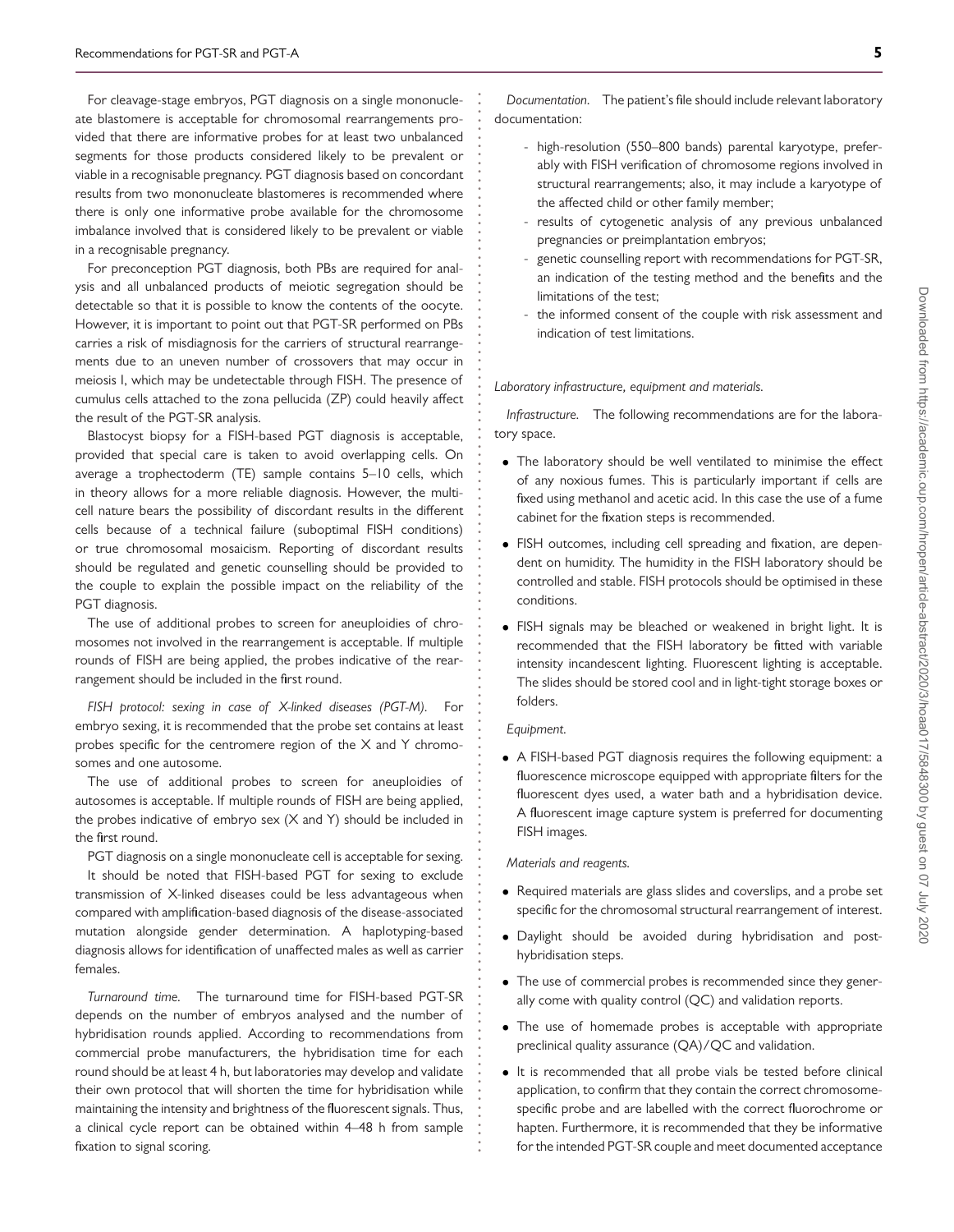levels for signal specificity, brightness and discreteness. Batch numbers should be recorded to ensure continuous traceability.

**. . . . . . . . . . . . . . . . . . . . . . . . . . . . . . . . . . . . . . . . . . . . . . . . . . . . . . . . . . . . . . . . . . . . . . . . . . . . . . . . . . . . . . . . . . . . . . . . . . . . . . . . . . . . . . . . . . . . . . . . . . . .**

- It is recommended that only appropriately qualified personnel (as documented in written competency lists) authorise selection of probes for clinical use.
- In case of a Robertsonian translocation, fluorescent probes for any locus on the long arm of the two acrocentric chromosomes involved in the rearrangement can be used. For reciprocal translocations, alpha-satellite probes, locus-specific probes or subtelomere probes indicative of the translocated regions may be used. For inversions, mostly locus-specific probes for the short and the long arm of the intended chromosome are used, possibly combined with alpha-satellite repeat probes. For the detection of deletions, duplications or insertions, it is preferable to use locus-specific probes indicative of the target chromosomal region, combined with a control probe (alphasatellite or subtelomere probe) to discriminate between a true deletion/duplication and a whole chromosome copy number change.
- It is recommended that for each round of FISH all probes be labelled with a different fluorochrome or combination of fluorochromes so that the colours of different probe signals can be distinguished from one another. The signals should be one domain apart.
- When using prehybridisation steps, such as pepsin and paraformaldehyde, it is recommended that measures should be taken to ensure appropriate QC for these solutions. The temperature ranges and pH values of solutions should be verified before using in every round of FISH. Creation dates of solutions for all steps should be recorded and the solutions should be checked for possible cellular contamination prior to use.
- Mounting medium containing antifade (with or without DAPI, depending on the probe combination) is recommended to allow maintenance of fluorescent signals. It is recommended that prior to each FISH procedure, denaturation and hybridisation, the pH values of solutions and wash temperatures be verified.

#### *Work practice controls.*

*Identification and witnessing.*

- The use of an adequate labelling system, written or barcoded (electronic), using two unique patient and embryo/cell(s) identifiers, is recommended.
- Labelling and sample identification should be confirmed for critical and high-risk steps by an independent observer, preferably one who is trained in FISH. It is recommended that the unique patient identifier and embryo/cell number be witnessed and signed off by two operators during biopsy, sample collection and genetic testing [\[see also in the paper on organisation of PGT \(see](#page-19-12) ESHRE PGT Consortium Steering committee. *et al.*, 2020)]. Witnessing is also indicated at the following steps of the FISH procedure:
	- at probe preparation, to check that the correct FISH probes (patient-specific pre-validated probe mixes should be correctly labelled in advance) are used for the case,
- when diagnostic FISH results are recorded to ensure that FISH images correspond to the correct cell and/or embryo.
- The location of the fixed/spread cell on the slide may be recorded to facilitate tracing.

*Intra-assay controls.* The use of positive and negative controls in a FISH-based PGT diagnosis may be considered.

- Suitable positive controls are not readily available (i.e. unbalanced single human blastomeres, TE cells or other cell types to represent unbalanced human blastomeres or TE cells).
- Normal or carrier human metaphase lymphocytes may serve as control to ascertain that the probes in the hybridisation mixture identify the expected chromosomes/chromosomal regions.

*Pre-examination process.* The pre-examination process includes preclinical work-up, test development and validation.

*Preclinical work-up and test development.*

- It is recommended to perform a preclinical work-up to assess PGT-SR feasibility, identify informative probes and work on a clinical testing strategy. It is recommended to perform segregation analysis for the intended structural rearrangement to ensure that the testing strategy allows for the detection of all expected genotypes in the embryos.
- It is acceptable to carry out FISH tests on sperm cells from male translocation carriers in an attempt to predict the efficacy of PGT-SR for these cases.
- When using a probe set previously shown to have a very low polymorphism rate, it is acceptable to forego any preclinical workup. Other probes may be more prone to polymorphism and preclinical testing of peripheral blood lymphocytes is then recommended. Sequences in the heterochromatin regions of chromosomes 1, 9, 16 and Y are closely related and therefore crosshybridisation among those chromosomes is frequently observed. In addition, the D15Z1 region on the short arm of chromosome 15 cross-hybridises with the short arm regions of other acrocentric chromosomes, especially chromosome 14. Moreover, the centromeric probes D1Z7 (chromosome 1), D5Z2 (chromosome 5) and D19Z3 (chromosome 19) occasionally show crosshybridisation. Finally, an overlap of signals generated by probes specific for the centromeres of chromosome 18 and chromosome 16 is frequently observed.
- Following the fixation procedure and following each round of FISH the location and integrity of the cells should be checked.

#### *Pre-examination validation.*

- It is recommended to perform the validation on both the carrier of the rearrangement and the partner, but it is acceptable to perform the validation on the carrier only.
- It is acceptable to perform the validation on blastomeres and TE cells from embryos donated to research prior to clinical PGT-SR testing. It is also acceptable to perform the validation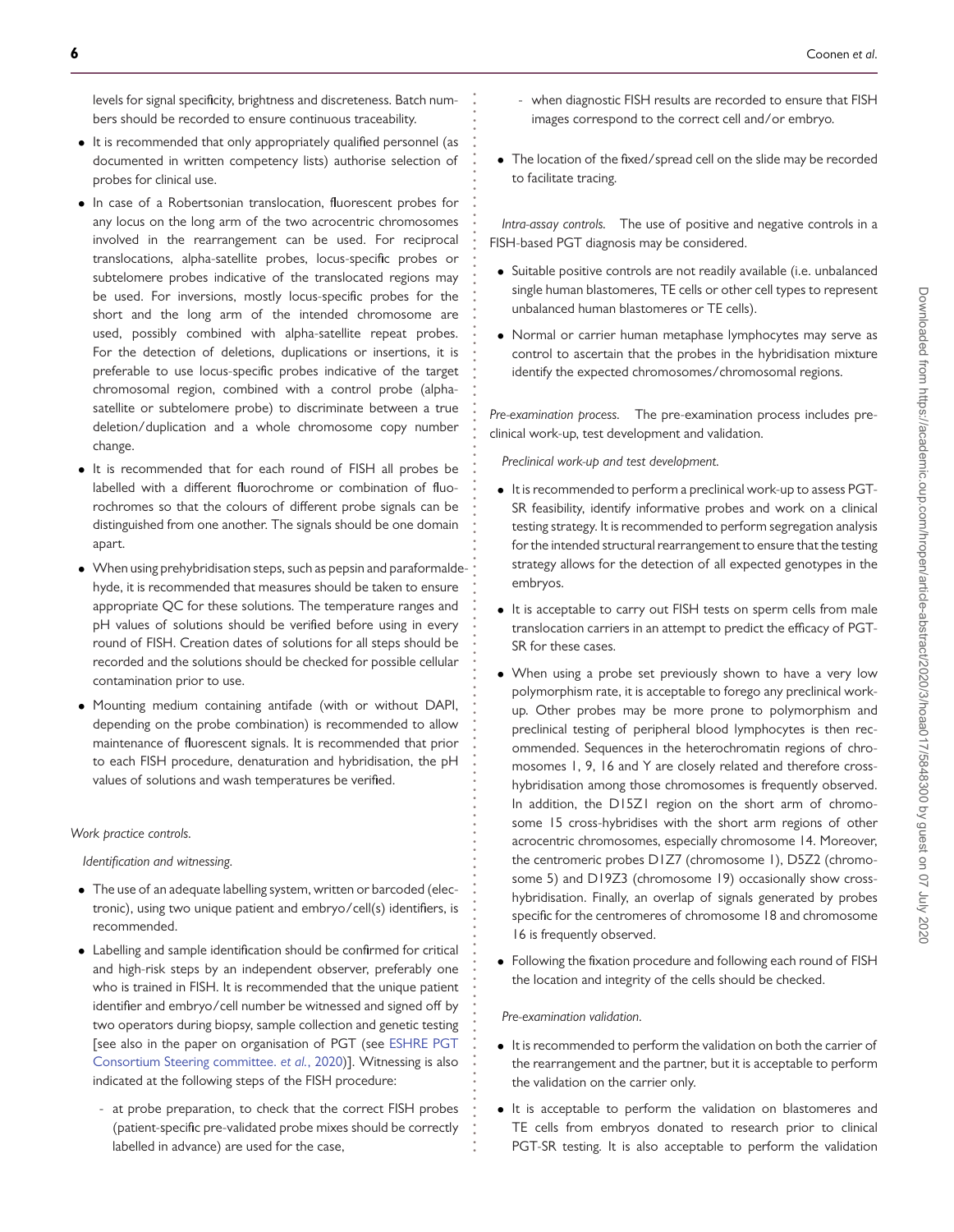on other cell types such as peripheral blood lymphocytes and fibroblasts.

- It is recommended that at least 10 metaphase spreads are examined: (i) to ensure that the probes are specific for the correct chromosomes; (ii) to assess chromosome polymorphism and signal cross-hybridisation; and (iii) with respect to carriers of a chromosome rearrangement, to ensure that the probes hybridise to the expected segments of the rearrangement.
- In addition, it is recommended that at least 100 interphase nuclei are scored using appropriate scoring criteria (signal specificity, brightness and discreteness).
- Acceptable ranges of FISH hybridisation efficiency should be determined in each laboratory for each FISH probe and combined probe set. Validation tests should at least confirm that the probes hybridise as expected, that they are informative for the rearrangement and that *>*95% of the cells shows the expected number of signals for each of the probes used.
- It is recommended that scoring criteria are determined ahead of time (published or 'in-house') and should be adhered to as per written procedure.

*Preclinical work-up report.* General guidance and recommendations on administration and patient information for the preclinical work[up report is given in the paper on organisation of PGT \(see](#page-19-12) ESHRE PGT Consortium Steering committee. *et al.*, 2020). A preclinical workup report should also include a summary of the PGT-SR work-up with details on the protocol and validation steps. It should further describe the FISH probes used and the hybridisation efficiency, the false-positive rate and the false-negative rate of the probe set. Where applicable, the latest version of the International System for Human Cytogenetic Nomenclature (ISCN)/Human Genome Variation Society (HGVS) nomenclature can be used. Finally, the report should include potential limitations of the test.

*Risk assessment.* Risk assessment should cover:

- risks caused by errors in sample tracking;
- risks caused by handling biopsy samples prior to FISH analysis that, if not performed with care, may compromise DNA integrity;
- risk of inconclusive or false results due to suboptimal experimental conditions; the reliability of the FISH diagnosis may be negatively influenced by the inability to accurately interpret signals, inconsistent fixation or suboptimal hybridisation; signal overlap may lead to an underestimation of the actual chromosome (region) copy number; and in addition, locus-specific and subtelomere probes produce less bright signals when compared with alpha-satellite probes and show a higher rate of split signals, which compromises correct signal scoring;
- risk of inconclusive or false results due to biological reasons: (i) unbalanced segregations may arise from crossing over during meiosis I in the gametes of the carrier of the rearrangement; (ii) chromosomal mosaicism, either at cleavage stage or blastocyst stage, may lead to misinterpretation of the actual embryo karyotype;
- patient's risk of miscarriage, stillbirth, (viable) unbalanced offspring, mosaic offspring or offspring with a chromosomal

imbalance that is unrelated to the test, whether biological or caused by a technical error.

*Limitations of the test.* The limitations of the FISH technique should be clearly mentioned in the preclinical work-up report and/or be discussed with the patients during genetic counselling.

- FISH-based PGT-SR analysis does not allow for a distinction between embryos with a normal or a balanced karyotype.
- FISH-based PGT-SR analysis does not allow for the detection of uniparental disomy (UPD).
- FISH-based PGT analysis can only assess the copy number of the chromosomes targeted by the DNA probes used.
- Due to the limited number of available fluorochromes, the number of chromosomes that can be simultaneously detected is also restricted. Sequential rounds of FISH may therefore be required, which negatively affects DNA integrity and signal quality.
- Commercial probes are available for only a limited number of loci, which may complicate the selection of probes for the analysis of rare chromosomal rearrangements.
- Impossibility to detect mosaicism if FISH is performed in a single cell biopsy.

### <span id="page-6-0"></span>*Array-based PGT-SR*

**. . . . . . . . . . . . . . . . . . . . . . . . . . . . . . . . . . . . . . . . . . . . . . . . . . . . . . . . . . . . . . . . . . . . . . . . . . . . . . . . . . . . . . . . . . . . . . . . . . . . . . . . . . . . . . . . . . . . . . . . . . . .**

aCGH involves the competitive hybridisation of differentially labelled sample and reference DNA on a microscope slide with fixed DNA probes. DNA probes correspond to specific chromosomal regions and occupy discrete spots on the slide. Each spot has a colour that results from the fluorescence ratio of the two colours after hybridisation. The evaluation of fluorescence ratios is automated and indicative of chromosomal loss or gain.

Arrays are considered a more reliable approach for PGT-SR when compared with FISH since they provide multiple points of measure for each translocation segment. Furthermore, they allow for simultaneous copy number assessment of the chromosomes not involved in the rearrangement.

Currently, two types of commercial array platforms are being used. The first is an aCGH platform based on oligonucleotides providing a resolution of 5 to 10 Mb. The second is a single nucleotide polymorphism (SNP) array platform based on oligonucleotides providing a resolution of 2.4 to 5 Mb (see also the paper on detection of monogenic disorders [\(ESHRE PGT-M Working Group](#page-19-10) *et al*., 2020).

*Laboratory issues.* The aCGH workflow involves (i) sample cell lysis and WGA; (ii) labelling of sample and reference DNA with different fluorochromes (e.g. green and red); (iii) purification of labelled DNA; (iv) microarray processing (hybridisation of biopsied and reference DNA samples followed by washing of microarray slides); (v) scanning; and (vi) analysis of scanned microarray tiff images where data are extracted to fluorescence ratio. The resulting log2 of fluorescence ratios is computed by specific software to identify structural and numerical chromosome copy number aberrations.

#### *aCGH protocol.*

• It is recommended that wet-laboratory experimental conditions be established for all steps in the aCGH workflow followed by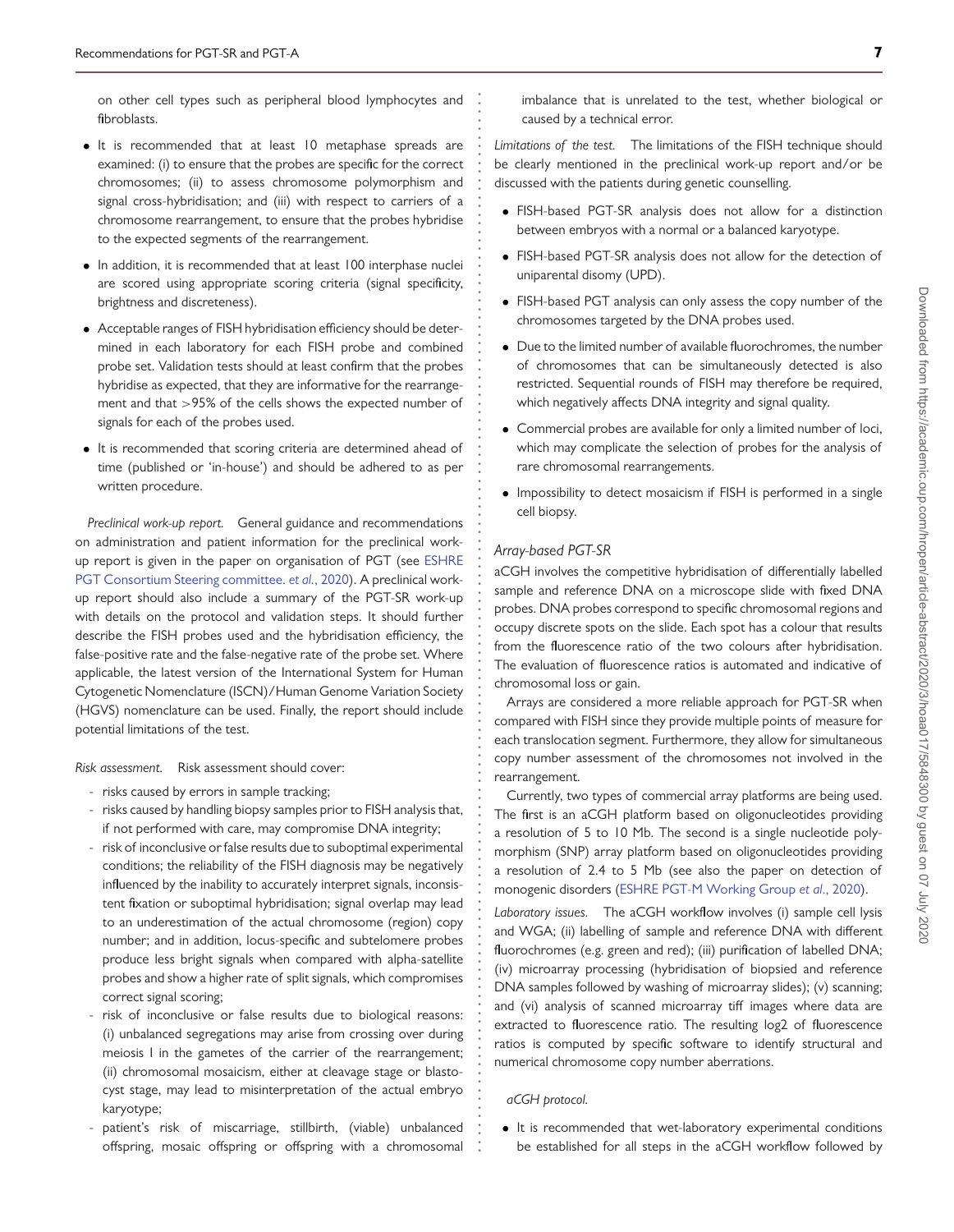a preclinical assessment of the accuracy of the test to detect a chromosome aberration.

- It is acceptable to perform aCGH-based PGT-SR on PB biopsies, provided that both PBs can be analysed, and all unbalanced products of meiotic segregation can be detected so that it is possible to know the contents of the oocyte. However, it is important to point out that PGT-SR performed on PBs carries a higher risk of misdiagnosis for the carriers of structural rearrangements due to an uneven number of crossovers that may occur in meiosis I, which may be undetectable through aCGH. The presence of cumulus cells attached to the ZP could heavily affect the result of the PGT-SR analysis.
- It is acceptable to perform aCGH-based PGT-SR on single-cell biopsies, although they present with an overall increased noise and step change chromosome artefacts in the aCGH profile. Acceptance criteria for noise level should be part of the QA/QC parameters.
- Blastocyst biopsy for an aCGH-based PGT diagnosis allows for a more reliable diagnosis, as on average a TE sample contains 5–10 cells.
- It is recommended to use a WGA protocol which is compatible with the specific aCGH platform that has been used for validation.

*Turnaround time.* The net aCGH turnaround time from sample processing to comprehensive chromosome analysis is 24 h, although results can be obtained within 8–12 h. However, each laboratory needs to validate whether shorter hybridisation times affect hybridisation efficiency.

*Documentation.* Relevant laboratory documentation should include:

- a patients' karyotype, preferably at high resolution (550–800 bands), if available with FISH verification of the breakpoints;
- a report on any previous unbalanced products of conception;
- genetic counselling report with possibly a recommendation for PGT-SR, an indication of the testing method, and the benefits and the limitations of the test;
- the informed consent of the couple with risk assessment and indication of test limitation.

*Laboratory infrastructure, equipment and materials.*

#### *Infrastructure.*

- To prevent carry-over of amplified DNA, the laboratory space should be divided into pre- and post- amplification rooms that are physically separated.
- Preferably the pre- and post-amplification rooms/areas should be equipped with UV-C light for DNA decontamination.
- Positive air-pressure is recommended for the pre-amplification room. When positive and negative pressure rooms are present, they are preferably enclosed by a locked chamber.
- A dedicated set of equipment, consumables and laboratory coats should be used for each designated area and not be exchanged between the pre- and post-amplification rooms.
- Pre-amplification steps should be carried out in a laminar downflow cabinet. The workflow between the pre- and post-amplification

areas should be unidirectional, from the pre-amplification room (clean room) to the post-amplification room.

• Constant regulation of environmental conditions (ozone, temperature and humidity) is recommended during all steps to ensure efficient hybridisation results.

# *Equipment.*

**. . . . . . . . . . . . . . . . . . . . . . . . . . . . . . . . . . . . . . . . . . . . . . . . . . . . . . . . . . . . . . . . . . . . . . . . . . . . . . . . . . . . . . . . . . . . . . . . . . . . . . . . . . . . . . . . . . . . . . . . . . . .**

- Equipment required for WGA and aCGH analysis of biopsied samples includes:
	- a class II safety cabinet, preferably equipped with UV-C light, to prevent contamination of samples at the pre-amplification stage;
	- thermal cyclers with heated lids (one for the pre- and one for the post-amplification room);
	- microcentrifuges (one for pre-amplification, one for all the following stages) and a benchtop swingout centrifuge;
	- a magnetic stirrer, fume cabinet, hybridisation oven/incubator, water bath, gel electrophoresis equipment to check successful amplification and a vortex mixer;
	- a scanner, equipped with the corresponding lasers to excite the hybridised fluorophores to read and store the resulting images of the hybridisations, placed in the post-amplification room in an atmosphere with low ozone parameters, regulated temperature and protected from daylight and validated and adjusted to the required resolution for the specific PGT protocols.
- The use of a DNA quantification system (to determine the amount of amplified DNA after WGA) and a vacuum concentrator (to reduce the time required to process high numbers of samples) is optional.
- Associated servers should be also allocated in proper conditions and instruments used in critical steps should be UPS-connected.
- It is recommended that prior to each step of the protocol, the temperature ranges and/or pH values of equipment and solutions are verified. Specific temperature and thermocycler programmes should be validated in individual PGT centres for all equipment, and instruments should be serviced and calibrated regularly to ensure accuracy.
- Software for automatic calling of structural aberrations is not always available and therefore segmental aneuploidies need to be manually called by the operator.

*Materials.* Materials required for WGA and aCGH analysis of biopsied samples include:

- cell lysis, pre-amplification, and amplification enzymes and buffers specific to each amplification method used;
- DNA labelling reaction buffers, enzymes, dNTPs and fluorophore-marked dUTP that should be used under minimal light exposure since they are light sensitive;
- hybridisation and washing buffers, human Cot-1 DNA, and DNase/RNase-free distilled water;
- microarray slides.

# *Work practice controls.*

*Identification and witnessing.*

• An adequate labelling system with two unique patient identifiers and embryo/cell(s) number is recommended.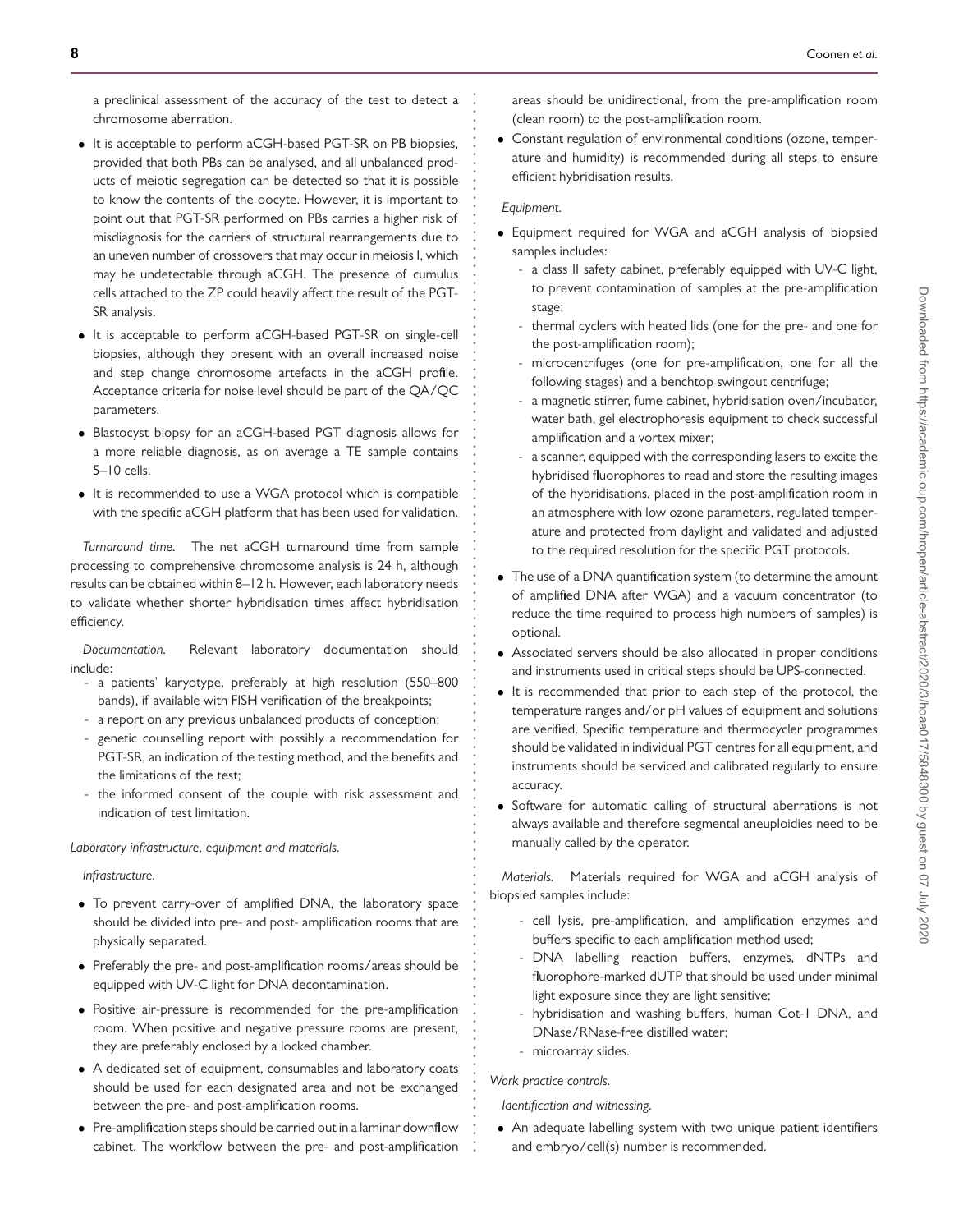- Labelling and sample identification should be confirmed for critical and high-risk steps by an independent observer, preferably one who is trained in molecular genetics. It is recommended that the unique patient identifiers plus the embryo/cell number be witnessed and signed off by two operators during biopsy, sample collection and genetic testing (see also the paper on organisation of PGT (see ESHRE PGT Consortium Steering committee. *et al.*, [2020\). Witnessing is also indicated at the following steps of the](#page-19-12) aCGH procedure:
	- at the start of the WGA procedure to ensure that the correct volume of PCR master mixture is loaded into each tube;
	- at the start of the labelling procedure to ensure that the correct volume of labelling mixture is loaded into each tube;
	- at loading of the labelled DNA samples on array slides to ensure that each sample matches the sample identifier on the slide;
	- and when recording aCGH results to ensure that aCGH files correspond to the correct cell and/or embryo.

#### *Intra-assay controls.*

- Suitable positive controls are not readily available (i.e. unbalanced single human blastomeres, TE cells or other cell types to represent unbalanced human blastomeres or TE cells).
- Negative controls serve to confirm that no contamination is present in the 'no-template' tube, which does not confirm the absence of contamination for the rest of reaction tubes carrying the biopsied samples.
- Diluted genomic DNA is recommended for positive intra-assay controls to check successful amplification of single or few cells and a successful reaction, respectively.
- Negative controls with sample collection buffer, biopsy media or washing media (based on the protocols of the PGT centre) are recommended to control for contamination for each biopsy sample cohort (i.e. the IVF laboratory negative control).
- A minimum of one negative control with amplification mixture only is recommended to control for contamination during setting up of amplification reactions (i.e. the genetic laboratory negative control).

#### *Pre-examination process.*

*Internal quality control.* When using aCGH for PGT-SR, the challenge is to reliably call an unbalanced chromosomal rearrangement while avoiding false positives or false negatives.

The probability of detecting (small) unbalanced chromosomal segmentsdependson theperformance parameters of the platform used.

- It is recommended to determine the effective resolution threshold as well as the percentage false-negative and false-positive results, and the specificity and sensitivity of the platform in a series of experiments using DNA from:
	- isolated single cells from cell lines with established structural copy number changes;
	- previous unbalanced pregnancies, when available;
- cells isolated from donated embryos from previously performed PGT-SR cases. Initial PGT results obtained with a validated technique should be used as a reference to determine the false positive/negative detection rate for the particular chromosome regions involved in the rearrangement.
- It is recommended to test replicates of the same DNA sample in order to affirm that deviating ratios most likely represent a true copy number change.
- Following DNA amplification, a clear agarose gel band should be visible and/or quantitative measurement of DNA concentration should at least be 20-50 ng/μl.
- It is recommended to test the quality of each batch of arrays.
- It is recommended to use hybridisation template forms to record sample tracking.
- Barcoding of aCGH slides is mandatory to maintain the correlation between the sample and the array slide used for hybridisation.
- It is acceptable to re-analyse unbalanced embryos for QA/QC purposes.

#### *Test efficiency.*

**. . . . . . . . . . . . . . . . . . . . . . . . . . . . . . . . . . . . . . . . . . . . . . . . . . . . . . . . . . . . . . . . . . . . . . . . . . . . . . . . . . . . . . . . . . . . . . . . . . . . . . . . . . . . . . . . . . . . . . . . . . . .**

- To check for amplification efficiency, it is recommended that samples and intra-assay controls (if used) be put on an agarose gel and/or quantified by Qubit Fluorometer.
- The use of male and female reference DNA is recommended to assess hybridisation efficiency and interpret the results. Marked X/Y chromosome separation is indicative of a successful experiment in gender-mismatched samples, and the corresponding levels of gain for the X chromosome and loss for the Y chromosome are used as a reference to evaluate aneuploidy events for the autosomes.
- Gender-matched samples must show consistently no change on chromosome X or Y and none of the probes in the array should report a change.
- Negative amplification, negative intra-assay control or failed hybridisation should show a consistent noisy profile where no significant pattern is observed.
- Storage time and temperature have an impact on the integrity of cells, DNA and/or solutions and laboratories should validate that the conditions used in their protocols are fit for purpose. Furthermore, it is not recommended to use repeatedly frozenthawed solutions containing DNA or enzymes.
- Hybridisation bias due to drying out of the microarray surface could lead to signal loss, degradation of fluorophore-marked dUTP and suboptimal scanned images.
- It is recommended to stringently wash the aCGH slides with minimum light exposure and under controlled ozone concentration, temperature and humidity. The use of laboratory carbon-loaded non-woven filters is recommended in case of high ozone levels.
- It is recommended to avoid the use of detergents to clean the wash equipment, as this may interfere with signal intensity.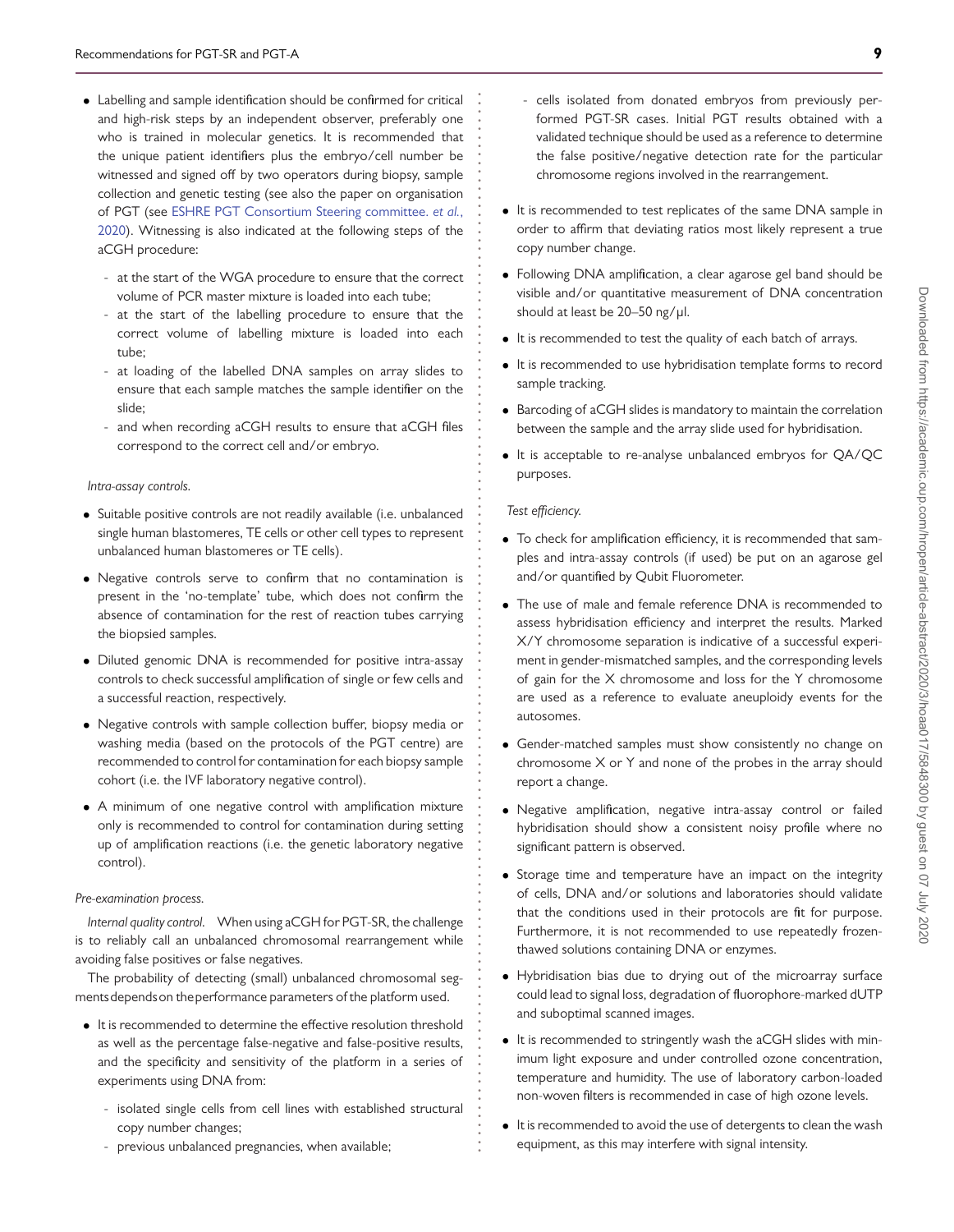- Washing and scanning of slides in small batches (two to three slides) is recommended to minimise the exposure of slides and of labelling dyes to air.
- It is critical that slides are dried by centrifugation shortly after the final washing step, to avoid drying through evaporation.
- Scan images should have defined features with red and green images well registered and the colours evenly balanced.
- The assay signal to background noise ratio (SBR) should be sufficiently high for the log2 ratio change to be observed. In case of low SBR, additional washing of the slides and rescanning are acceptable.
- It is recommended to calculate the acceptable and optimum ranges of QCs for every array experiment. The QC measures of array data for every experiment are extrapolated by specific software and are indicative for the successful calling of all target probes. The QC measures will vary between array types and different scanners.

### *Preclinical work-up and report.*

*Preclinical work-up.*

- Karyotype reports should be obtained for both partners from an accredited/certified cytogenetics laboratory.
- A case-specific work-up is not required when performing aCGH for structural rearrangements, unless the carrier has an unbalanced karyotype.
- It is recommended to upfront ensure that all unbalanced products of the specific rearrangement can be identified with the platform used. The ability to detect an unbalanced product depends on the effective resolution and the coverage of the array used. This needs to be established prior to clinical application by using DNA from cell lines with well-established segmental aneuploidy to validate the presence and the number of all (consecutive) clones/probes representing the respective chromosome regions.
- It is acceptable that three out of four segments for two-way reciprocal translocations are detected to reliably identify unbalanced segregation products.
- It is not acceptable to perform a clinical PGT-SR test if the size of the translocation segments, inferred from the karyotype, is below the threshold of resolution of the platform used.
- It is acceptable to forego any additional work-up when performing aCGH for structural rearrangements.

*Preclinical work-up report.* A case-specific preclinical wet-laboratory work-up report is not required, provided that no particularities have come to light during the work-up. However, a report on the theoretical evaluation of the preclinical work-up should be available.

*Risk assessment.* Risk assessment should cover:

- risks caused by errors in sample tracking;
- risks caused by handling biopsy samples prior to aCGH analysis (tubing, washing) that, if not performed with care, may compromise DNA integrity and lead to failed or poor WGA;
- risks that the size of the structural rearrangement is different from the one expected based on non-uniform reporting of parental karyotypes and therefore may remain undetected by the aCGH protocol (if they are below the resolution of the platform used);
- risk of inconclusive or false results due to suboptimal experimental conditions,
- risk of inconclusive or false results due to biological reasons: (i) unbalanced segregations may arise from crossing-over during meiosis I in the gametes of the carrier of the rearrangement; (ii) chromosomal mosaicism, either at cleavage stage or blastocyst stage, may lead to misinterpretation of the actual embryo karyotype; (iii) embryos of poor morphology are at risk of containing cells with degraded DNA;
- patient's risk of miscarriage, stillbirth, (viable) unbalanced offspring, mosaic offspring or offspring with a chromosomal imbalance that is below the resolution of the test, whether biological or caused by a technical error.

*Limitations of the test.*

**. . . . . . . . . . . . . . . . . . . . . . . . . . . . . . . . . . . . . . . . . . . . . . . . . . . . . . . . . . . . . . . . . . . . . . . . . . . . . . . . . . . . . . . . . . . . . . . . . . . . . . . . . . . . . . . . . . . . . . . . . . . .**

- Detection of translocation segments is limited by the resolution of the platform. If the size of more than one out of the four translocated segments is below this resolution limit, aCGH-based PGT is not possible.
- Detection of unbalanced segregations that have breakpoints near the telomere or in the subtelomere region is not always possible, since the probe coverage in these regions is low. For each aCGHbased PGT-SR case, limitations should be investigated during preclinical work-up.
- aCGH-based PGT-SR analysis does not allow for a distinction between embryos with a normal or a balanced karyotype.
- aCGH-based PGT-SR analysis does not allow for the detection of UPD. There is an increased risk of UPD in carriers of chromosomal rearrangements when clinically relevant chromosomes (i.e. 6,7,11,14,15,20) are involved in the imbalance or a Robertsonian [translocation, which involves chromosomes 14 or 15 \(Kotzot,](#page-19-15) 2008). Prenatal diagnosis for UPD is acceptable but should be assessed critically on an individual basis.
- Array-based PGT-SR analysis is less sensitive to detect mosaicism than NGS.

### *SNP array*

SNP array-based PGT-SR is not based on the detection of the actual chromosomes. The embryo karyotype is merely inferred from the haplotypes detected in DNA from the embryo biopsy.

SNP array-based PGT-SR requires a preclinical work-up to phase the imbalance. Phasing is performed using DNA from the couple and one reference (a balanced reference is recommended, but an unbalanced is acceptable). If no reference is available, diagnosis can be performed during the clinical cycle and requires at least one unbalanced embryo or well-defined breakpoints to distinguish unbalanced embryos.

All samples need to be subjected to WGA prior to SNP array analysis.

• In case of PGT-SR for carriers of inherited balanced rearrangements, an added value of the approach is that, based on haplotype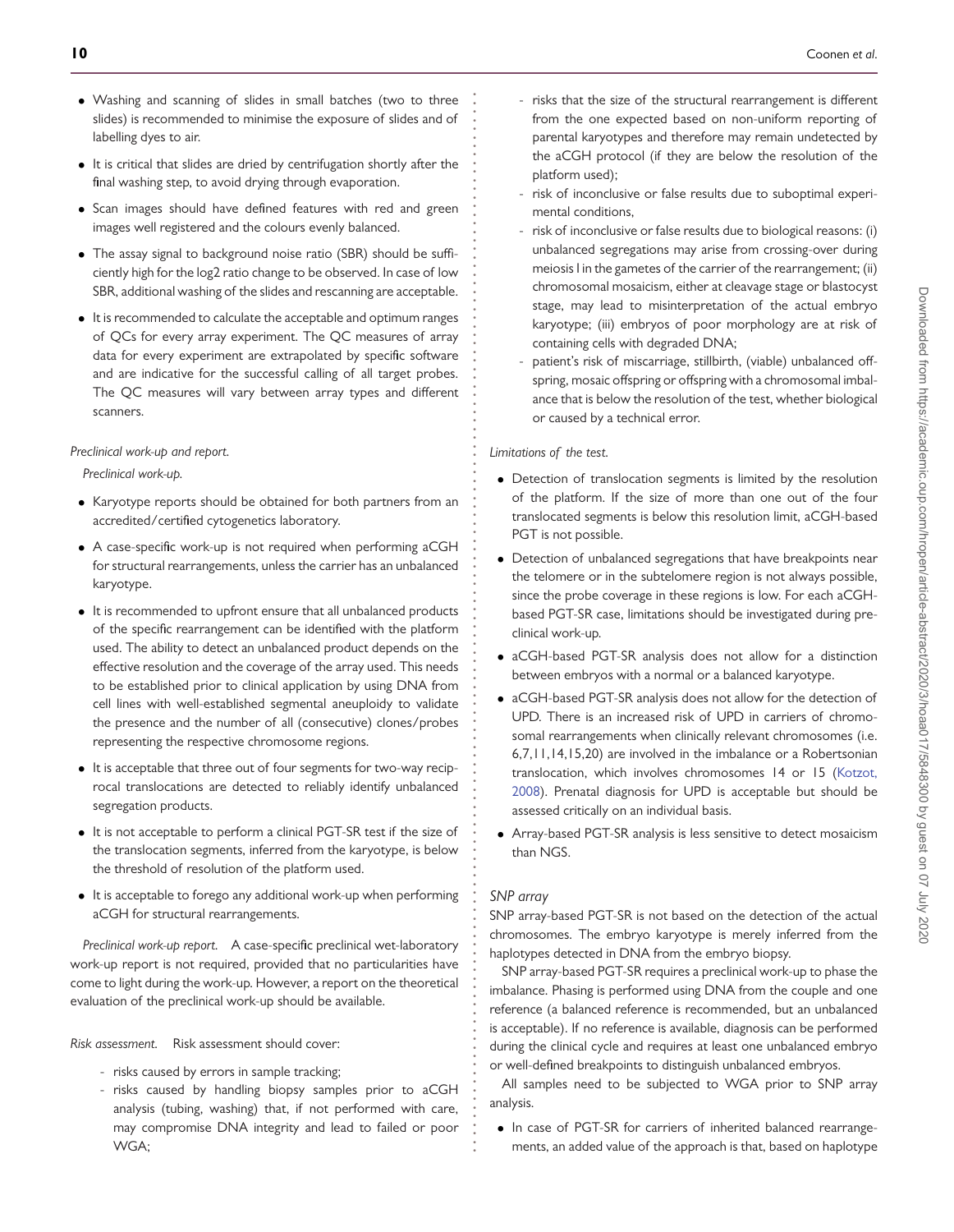information, embryos carrying the balanced form of the rearrangement can be distinguished from normal diploid non-carrier embryos.

• Depending on the size of the involved segments, aberrant intensity ratios may or may not be detectable for the region(s) of interest. If detectable, it is recommended that the diagnosis is supported by log ratio and B allele frequency values.

Further recommendations on SNP array are covered in the paper on [detection of monogenic disorders \(ESHRE PGT-M Working Group](#page-19-10) *et al*., 2020).

#### *Laboratory issues.*

*Protocol.* The protocol can vary significantly depending on the platform used. Independent of the platform, it includes: (i) sample pre-processing; (ii) hybridisation on the slides; (iii) SNP staining and detection; and (iv) data analysis.

Sample pre-processing and hybridisation generally includes any or all of the following processes: handling of biopsy samples (PB, single blastomere or TE cells); cell lysis and WGA; and loading of the sample on the slides. Generation of reliable SNP calls is crucial, and the process for generating them can vary depending on the platform.

WGA material of insufficient quality and/or quantity as well as contamination of starting material can lead to poor genotyping data.

Raw data produced after reading the SNP calls from the array are further processed by computational analyses and bioinformatics using a variety of algorithms to optimise genotyping and enable haplotyping.

As these processes may vary depending on the platform, it is recommended to optimise and validate each step individually (including the entire wet-bench process as well as the bioinformatic analyses) to empirically determine optimal assay conditions and analysis settings. For each platform, the SNP calling threshold and minimum SNP call rate should be defined with validation experiments (see [Pre-examination process](#page-11-0) section).

*Turnaround time.* The turnaround time from sample processing to data analysis can vary from 24 h to several days, depending on the setting and the platform of choice. It is recommended that each laboratory validates in-house whether the implementation of shortened protocols has an effect on hybridisation efficiency and data quality.

With the aim of accumulating samples for a SNP array run, biopsy samples can be stored short term (weeks), and WGA samples can be stored long term (years) at -20 or -80°C.

*Documentation.* Relevant laboratory documentation should include:

- a karyotype, preferably at high resolution (550–800 bands), if available with FISH verification of the breakpoints from the patient and the phasing reference;
- a report on any previous unbalanced products of conception;
- genetic counselling report with possibly a recommendation for PGT-SR, an indication of the testing method and the benefits and the limitations of the test;
- the informed consent of the couple with risk assessment and indication of test limitation.

*Laboratory infrastructure, equipment and materials.*

**. . . . . . . . . . . . . . . . . . . . . . . . . . . . . . . . . . . . . . . . . . . . . . . . . . . . . . . . . . . . . . . . . . . . . . . . . . . . . . . . . . . . . . . . . . . . . . . . . . . . . . . . . . . . . . . . . . . . . . . . . . . .**

*Infrastructure.* General aspects on infrastructure are covered in the paper on organisation of PGT (see ESHRE PGT Consortium Steering committee. *et al.*[, 2020\), and in section 'Array-based PGT-SR'.](#page-19-12)

*Equipment.* SNP array platforms differ, among others, in price, resolution (number of SNPs on the arrays) and chemistry. Initial setup should follow manufacturer's instructions, and it is recommended to collaborate with the manufacturer to ensure that the laboratory space has been optimised to meet the requirements. In addition, it is recommended to involve informaticians with relevant expertise to make sure all required elements (hardware, servers, data storage, internet) are in place.

- Equipment required for WGA and SNP array analysis of biopsied samples includes:
	- a class II safety cabinet, preferably equipped with UV-C light, to prevent contamination of samples during WGA;
	- thermal cycler with heated lid;
	- fume cabinet, hybridisation oven/incubator, water bath, gel electrophoresis equipment to check successful amplification and vortex mixers for plates and tubes;
	- a scanner, equipped with the corresponding lasers and suitable for the specific slide type, to excite the hybridised fluorophores to read and store the resulting images of the hybridisations, placed in the post-amplification room in an atmosphere with low ozone parameters, regulated temperature and protected from daylight.
- The use of a DNA quantification system (to determine the amount of amplified DNA after WGA) is optional.
- Associated servers should also be allocated in proper conditions and instruments used in critical steps should be UPS-connected.
- It is recommended that prior to each step of the protocol, the temperature ranges and/or pH values of equipment and solutions are verified. Specific temperature and thermocycler programmes should be validated in individual PGT centres for all equipment, and instruments should be serviced and calibrated regularly to ensure accuracy.
- Haplotyping analysis software is not always commercially available; therefore, close collaboration with bioinformaticians needs to be guaranteed.

*Materials.* For all reagents employed in the different steps of the protocol, the lot numbers and expiration dates should be recorded.

Depending on the platform used and the manufacturer, materials required for WGA and SNP array analysis can vary substantially and may include one or more of the following constituents:

- cell lysis, amplification enzymes and buffers;
- DNA fragmentation buffers and enzymes, fluorophores and modified dNTPs that should be used under minimal light exposure since they are light-sensitive;
- hybridisation and washing buffers;
- microarray slides.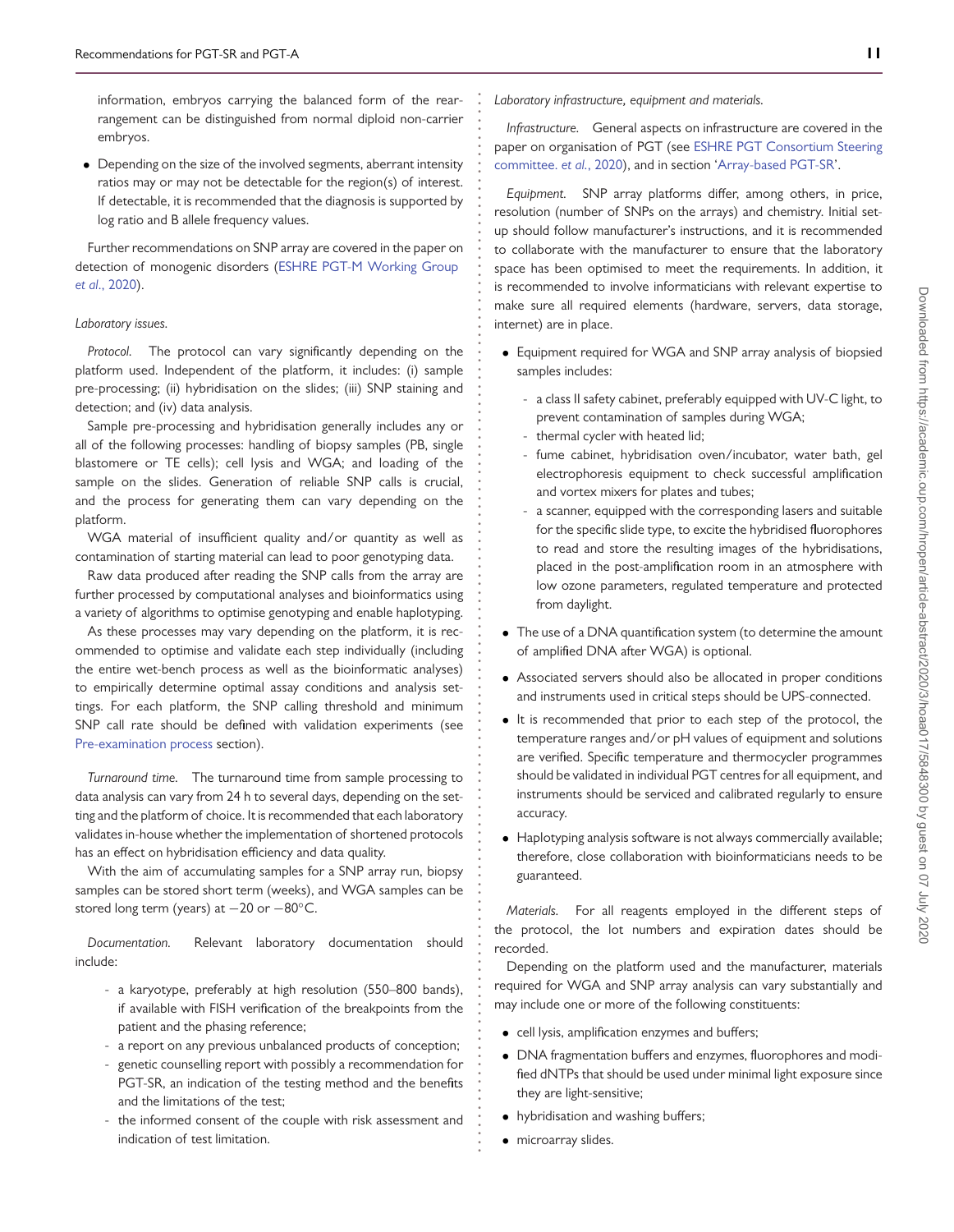# *Work practice controls.*

*Identification and witnessing*.

- An adequate labelling system with two unique patient identifiers and embryo/cell(s) number is recommended.
- Labelling and sample identification should be confirmed for critical and high-risk steps by an independent observer, preferably one who is trained in molecular genetics. It is recommended that the unique patient identifiers plus the embryo/cell number be witnessed and signed off by two operators during biopsy, sample collection and genetic testing (see also the paper on organisation of PGT (ESHRE PGT Consortium Steering committee. *et al.*, [2020\)\). Witnessing is also indicated at the following steps of the](#page-19-12) WGA/SNP array procedure:
	- at the start of the WGA procedure to ensure that the correct volume of reaction master mixture is loaded into each tube;
	- at the start of the SNP array protocol to ensure that that the correct volume of sample is transferred to the correct reaction tube/plate;
	- at loading of the DNA samples on SNP array slides to ensure that each sample matches the sample identifier on the slide (slide number and position per sample should be monitored and registered);
	- and when recording SNP array results to ensure that scanned raw files correspond to the correct cell and/or embryo.

*Intra-assay controls.* It is recommended to use negative and positive controls alongside the test samples to check if contamination or amplification failure has occurred.

- Suitable positive controls are not readily available (i.e. unbalanced single human blastomeres, TE cells or other cell types to represent unbalanced human blastomeres or TE cells).
- Diluted genomic DNA inputs are recommended as positive intraassay controls to check successful amplification of single/few cells and a successful reaction, respectively.
- Negative controls serve to confirm that no contamination is present in the 'no-template' tube, which does not confirm the absence of contamination for the rest of reaction tubes carrying the biopsied samples.
- At least one 'no-template' reaction tube with washing buffer only (i.e. the IVF laboratory negative control) and one negative control with amplification mixture only (i.e. the genetic laboratory negative control) are recommended to exclude DNA contamination of these media.

#### <span id="page-11-0"></span>*Pre-examination process.*

*Internal quality control.* QC parameters define the overall quality profile of the samples. Depending on the platform, QCs should be defined by the user lab regarding the acceptable call rate and level of noise of the samples. When using SNP arrays for PGT-SR, depending on the quality parameters, the chromosomal localisation of the aberration(s) and the size of the involved segments, aberrant intensity ratios may or may not be detectable for the region(s) of interest. If detectable, it is recommended that the diagnosis is supported by log ratio and B allele frequency values.

- It is recommended to validate the protocol using single cells from cell lines with a known karyotype, or the same WGA products from embryos containing known deletions or duplications diagnosed with a previously validated technique.
- It is recommended to perform accuracy assessment, including both normal and abnormal samples. As different chromosome regions may have different SNP coverage, the series of abnormal samples should represent the range of structural rearrangements that the test is required to detect. It is recommended to use a minimum of three positive samples for each rearrangement type.
- Following DNA amplification, a clear agarose gel pattern should be visible and/or quantitative measurement of DNA concentration should be sufficient for further testing.
- Following accuracy assessment tests, it is recommended to calculate the performance (sensitivity, specificity, positive predictive value and negative predictive value) of the protocol.
- It is recommended to test the quality of each batch of SNP arrays.
- It is recommended to use hybridisation template forms to record sample tracking.
- Barcoding of SNP array slides is mandatory to maintain the correlation between the sample and the SNP array slide used for hybridisation.

### *Test efficiency.*

**. . . . . . . . . . . . . . . . . . . . . . . . . . . . . . . . . . . . . . . . . . . . . . . . . . . . . . . . . . . . . . . . . . . . . . . . . . . . . . . . . . . . . . . . . . . . . . . . . . . . . . . . . . . . . . . . . . . . . . . . . . . .**

- It is recommended that the WGA procedure be performed in the same tube that the sample was collected in.
- To check for amplification efficiency, it is recommended that samples and intra-assay controls (if used) be run on an agarose gel and/or quantified by Qubit Fluorometer.
- Negative amplification, negative intra-assay control or failed hybridisation should show a consistent noisy profile where no significant pattern is observed.
- Storage time and temperature have an impact on the integrity of cells, DNA and/or solutions, and laboratories should validate that the conditions used in their protocols are fit for purpose. Furthermore, it is not recommended to use repeatedly frozenthawed solutions containing DNA or enzymes.
- It is recommended to calculate the acceptable and optimum ranges of QCs for every SNP array experiment. The QC measures will vary between array types and different scanners. It is recommended to perform an internal validation to establish a test-specific threshold for the overall noise value.

# *Preclinical work-up and report.*

*Preclinical work-up.* It is recommended that the following steps are taken during preclinical work-up:

- It is recommended to check whether the chromosomal segments involved in the rearrangement are adequately covered on the SNP array of interest.
- Parental and phasing reference karyotypes may facilitate testing and genetic counselling.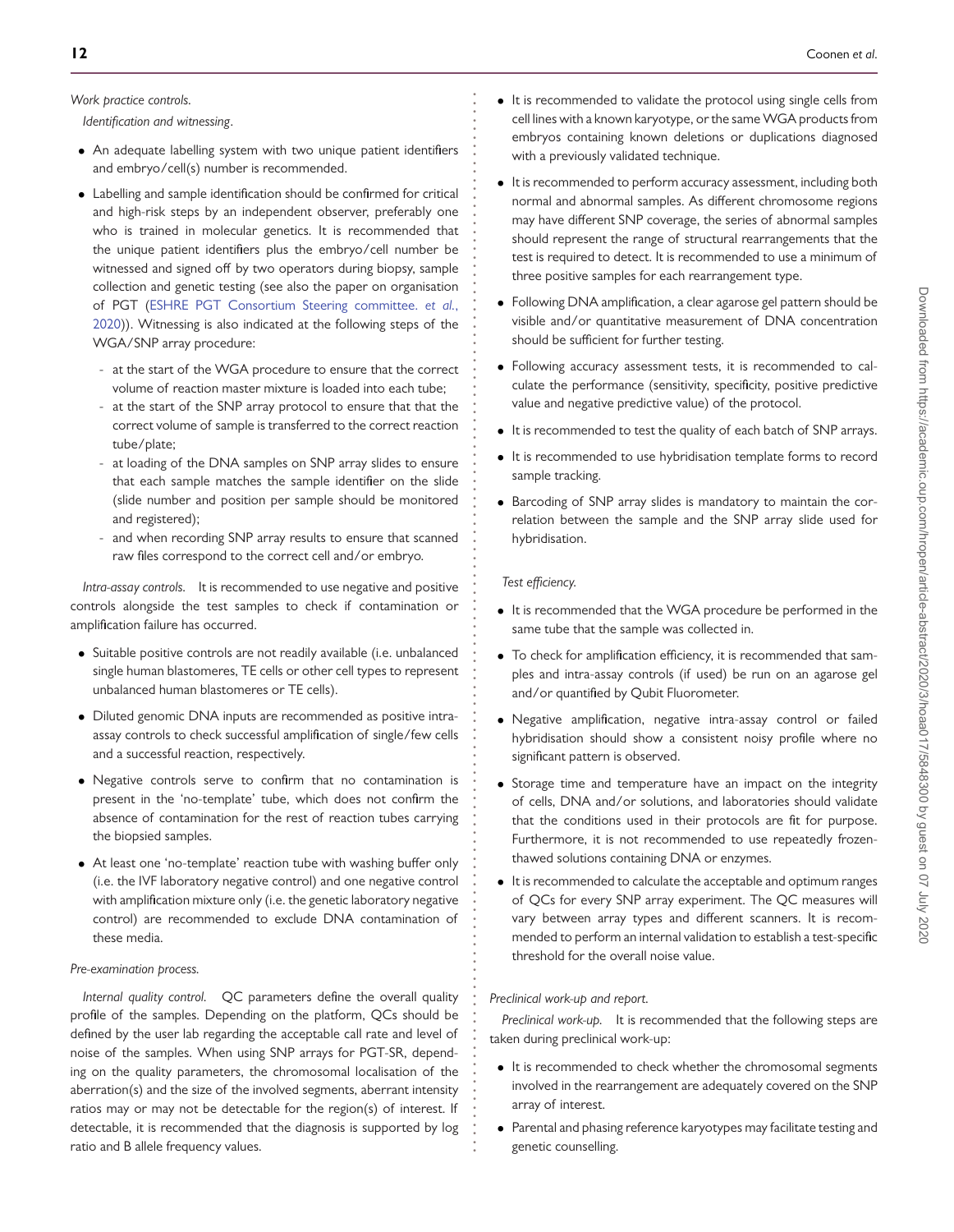*Preclinical work-up report.* General guidance and recommendations on administration and patient information for the preclinical workup report are provided in the paper on organisation of PGT (see [ESHRE PGT Consortium Steering committee.](#page-19-12) *et al.*, 2020). For PGT-SR using SNP array, the preclinical work-up report should also include a summary of the work-up.

It is recommended that the following are clearly stated in the report:

- indication and karyotype of the patient (ISCN nomenclature can be used);
- test limitations and residual risk of PGT misdiagnosis, including a figure.

*Risk assessment.* Risk assessment should cover the following:

- risks caused by errors in sample tracking;
- risks caused by handling biopsy samples prior to SNP array analysis (tubing, washing) which, if not performed with care, may compromise DNA integrity and lead to failed or poor WGA;
- risk of inconclusive or false results due to suboptimal experimental conditions at WGA or high background noise;
- risk of inconclusive results due to homologous recombination events in the vicinity of the fragments of interest;
- patient's risk of miscarriage, stillbirth, (viable) unbalanced offspring, mosaic offspring or offspring with a chromosomal imbalance that is below the resolution of the test, whether biological or caused by a technical error;
- risk of incidental findings.

*Limitations of the test.* SNP array haplotyping requires at least one first degree relative of the partner carrying the rearrangement of interest for phase determination.

#### <span id="page-12-0"></span>*Next-generation sequencing*

NGS allows for direct reading of sequenced DNA fragments and their quantification based on sequence read numbers. Depending on the sequencing read depth, NGS can be applied in different assays, from whole chromosome aneuploidy to medium size deletions or insertions in chromosomes and detection of single gene disorders. Compared with aCGH, chromosomal copy number assessment based on NGS may offer several advantages including: (i) reduced DNA sequencing cost made possible by high throughput sequencing technologies and the larger number of samples that can be simultaneously sequenced during a single experiment (the latter requires adding a unique tag); (ii) enhanced detection of deletions and duplications because of the potential increase in resolution (as assessed in the pre-examination validation); (iii) increased dynamic range enabling enhanced detection of chromosomal mosaicism in TE samples; (iv) the potential automation of the sequencing library preparation to minimise human errors, reduce hands-on time and enable higher throughput and consistency.

#### *Laboratory issues.*

*NGS protocol.* The sequencing by NGS protocol comprises five steps: (i) sample processing; (ii) initial quality analysis; (iii) library preparation; (iv) sequencing; and (v) data analysis.

The sample processing and sequencing generally includes any or all of the following processes: handling of biopsy samples (PB, single blastomere or TE cells); cell lysis; barcoding (molecular indexing) of samples; adapter ligation; amplification; library preparation; flow cell loading; and generation of sequence reads. It is recommended to perform initial quality analysis of DNA; contamination of starting material can lead to poor sequencing data quality.

**. . . . . . . . . . . . . . . . . . . . . . . . . . . . . . . . . . . . . . . . . . . . . . . . . . . . . . . . . . . . . . . . . . . . . . . . . . . . . . . . . . . . . . . . . . . . . . . . . . . . . . . . . . . . . . . . . . . . . . . . . . . .**

DNA sequence generation by NGS platforms is almost entirely automated and the output consists of millions to billions of short sequencereads. Raw data produced after sequencing are further processed by computational analyses and bioinformatics using a variety of algorithms to map and align the short sequence reads to a linear reference human genome sequence.

As these processes may vary depending on the platform, it is recommended to optimise and validate each step individually (including the entire wet-bench process as well as the bioinformatic analyses) to empirically determine optimal assay conditions and analysis settings.

For each platform, the genome coverage, average read depth and minimum number of reads should be defined with validation experiments (see pre-examination process section).

*Turnaround time.* The turnaround time of NGS (from DNA amplification to reporting) can vary according to the platform, but currently it is at least 12 h. Turnaround time is expected to significantly decrease in the future.

With the aim of accumulating samples for an NGS run, biopsy samples can be stored short term (weeks), and WGA samples can be stored long term (years) at -20 or -80°C.

*Documentation.* Relevant laboratory documentation should include:

- a patients' karyotype, preferably at high resolution (550–800 bands), if available with verified breakpoints from an accredited/certified cytogenetics laboratory; often, the rearrangement breakpoints are defined based on GTG-banded chromosomes and, as the resolution of this technique is quite low, there is a potential risk that the actual translocation segments are (much) smaller than expected and hence the probability of detection of all the unbalanced segregation products of the structural rearrangement (much) lower;
- a report on any previous unbalanced products of conception;
- genetic counselling report with possibly recommendations for PGT-SR, an indication of the testing method, and the benefits and the limitations of the test;
- the informed consent of the couple with risk assessment and indication of test limitation.

*Laboratory infrastructure, equipment and materials.*

*Infrastructure.* General aspects on infrastructure are covered in [the paper on organisation of PGT \(ESHRE PGT Consortium Steering](#page-19-12) committee. *et al.*, 2020), and in section ['Array-based PGT-SR'](#page-6-0).

*Equipment.* NGS platforms differ, among others in price, capacity, chemistry and read length. Initial set-up of an NGS system should follow manufacturer's instructions, and it is recommended to collaborate with the manufacturer to ensure that the laboratory space has been optimised to meet the requirements. In addition, it is recommended to involve informaticians with relevant expertise to make sure all required elements (hardware, servers, data storage, internet) are in place.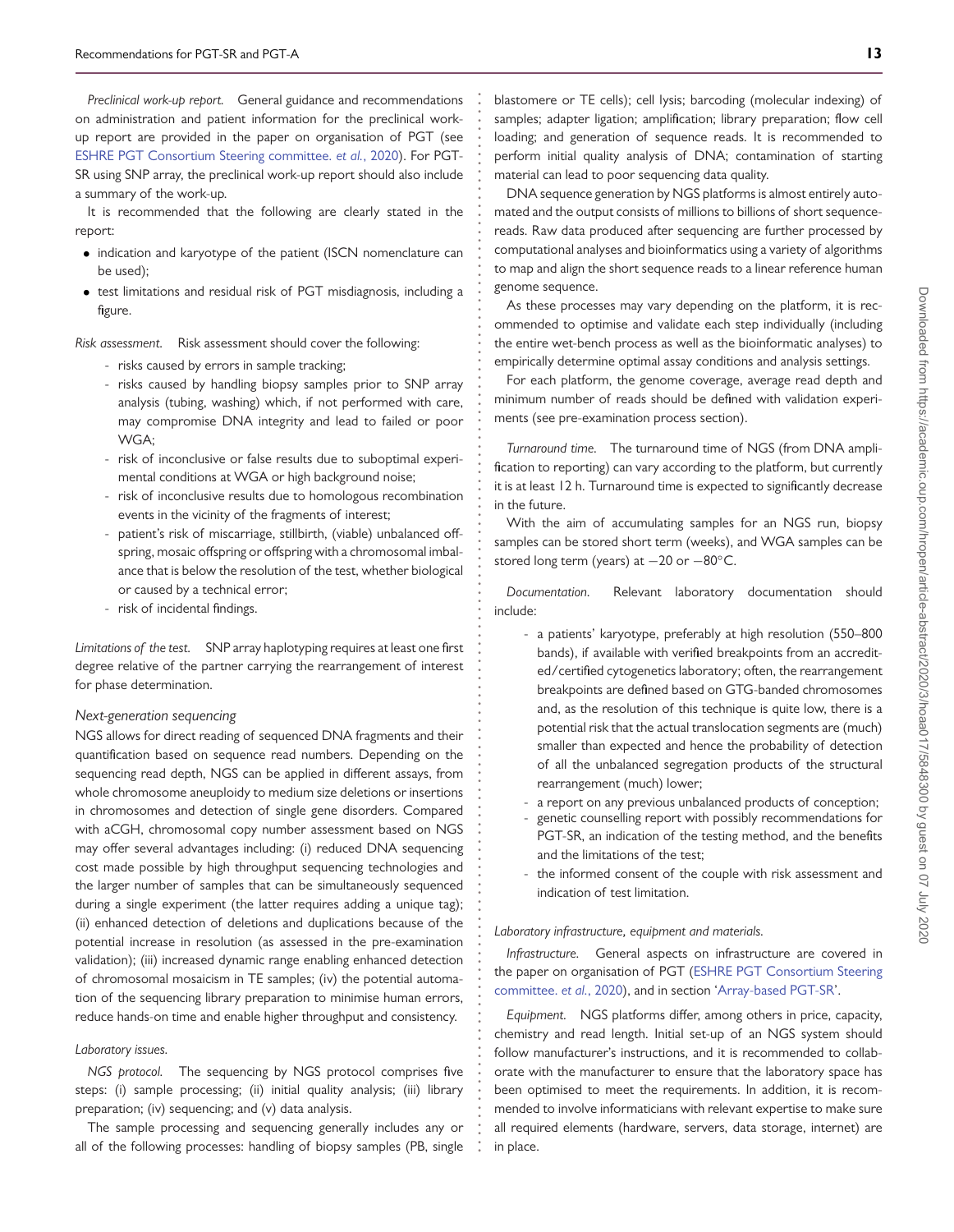NGS-based PGT requires the following equipment:

- A DNA quantitation instrument: it is crucial to accurately determine the amount of starting DNA for library preparation. There are several options that give highly accurate quantitation of low amounts of DNA. Among those is the Qubit highsensitivity double-stranded DNA (HS dsDNA) fluorometer, which measures dsDNA. The HS dsDNA fluorometer has been found to give a much more accurate estimation of the amount of DNA present in the sample compared with standard spectrophotometry. The ratio of absorbance at 260 nm to absorbance at 280 nm is used as an indication of sample purity. It is recommended to use DNA with absorbance ratio values ranging from 1.8 to 2.0.
- Thermocyclers: DNA amplification and labelling are necessary steps during the library preparation, therefore requiring the use of a thermocycler.
- Pipettors or pipetting robots: dedicated multi-channel and singlechannel pipettes are a necessity for NGS.
- Multichannel pipette or automated systems are recommended to minimise the risks of mislabelling or misallocation of samples during the different steps of the protocol.
- Sequencers should be allocated to a specifically designed room, with modulated light exposure and regulated temperature according to manufacturers´ instructions. Associated servers should also be kept under proper conditions and instruments used in critical steps should be UPS-connected.
- Sequencers should be validated for the specific PGT protocols and incorporate the latest version of the specified software, allowing proper performance of the PGT protocol.
- It is recommended that prior to each step of the protocol, the temperature ranges and or pH values of equipment and solutions are verified. Specific temperature and thermocycler programmes should be validated in individual PGT centres for all equipment, and instruments serviced and calibrated regularly to ensure accuracy.
- Software for automatic calling of structural aberrations is not always available, and therefore, segmental aneuploidies need to be manually called by the operator.

*Materials.* For all reagents employed in the different steps of the protocol, the lot numbers and expiration dates should be recorded.

Depending on the manufacturer, NGS kits may include one or more of the following constituents:

- cell lysis and DNA extraction media: lysis buffer and specific enzymes for DNA extraction;
- DNA amplification media: some WGA protocols are PCRbased whereas others are not, and it is recommended to use a WGA protocol which is compatible with the specific NGS platform that has been validated;
- library preparation media: although many methods are available, some preparation procedures are specific for a particular NGS platform, and therefore, it is recommended to pay attention to the compatibility of the libraries with the sequencing platforms.

*Work practice controls.*

**. . . . . . . . . . . . . . . . . . . . . . . . . . . . . . . . . . . . . . . . . . . . . . . . . . . . . . . . . . . . . . . . . . . . . . . . . . . . . . . . . . . . . . . . . . . . . . . . . . . . . . . . . . . . . . . . . . . . . . . . . . . .**

*Identification and witnessing.*

- An adequate labelling system with two unique patient identifiers and embryo/cell(s) number is recommended.
- Labelling and sample identification should be confirmed for critical and high-risk steps by an independent observer, preferably one who is trained in molecular genetics. It is recommended that the unique patient identifier and embryo/cell number be witnessed and signed off by two operators during biopsy, sample collection and genetic testing (see also the paper on organisation of PGT [\(ESHRE PGT Consortium Steering committee.](#page-19-12) *et al.*, 2020)). Witnessing is also indicated at the following steps of the WGA/NGS procedure:
	- at the start of the WGA procedure to ensure that the correct volume of PCR master mixture is loaded into each reaction tube;
	- at the start of the library preparation to ensure that embryo identification corresponds to a dedicated barcode or index primers;
	- at pooling, to make sure that all barcoded libraries are included in the pool before the start of the NGS run;
	- during NGS run preparation; data input for each sample should be checked to ensure that samples match their identifier on the plate.

*Intra-assay controls.* It is recommended to use negative and positive controls alongside the test samples to check if contamination or amplification failure has occurred.

- As suitable positive controls are not readily available, it is recommended to use validated samples containing deletions or duplications (from very small size 5 to 20 Mb), and a diploid control sample.
- Diluted genomic DNA inputs are recommended as positive intraassay controls to check successful amplification of single/few cells and a successful reaction, respectively.
- One 'no-template' reaction tube with washing buffer only (i.e. the IVF laboratory negative control) and one negative control with amplification mixture only (i.e. the genetic laboratory negative control) are recommended to exclude DNA contamination of these media.

# *Pre-examination process.*

*Internal quality control.* QC parameters define the overall quality profile of the samples. Platforms have proper QCs defined as the minimum reading value and the lowest noise value needed to detect a copy number variation. Because the genomic resolution of NGS for PGT-SR can be an issue for small segmental abnormalities, NGS platforms may have already been validated for sensitivity, specificity and negative and positive predictive values. Despite the information provided by the manufacturer, an implementation validation with respect to the resolution is necessary. These values may vary between NGS platforms depending on coverage, insert size, WGA methodology and single versus paired-end sequencing.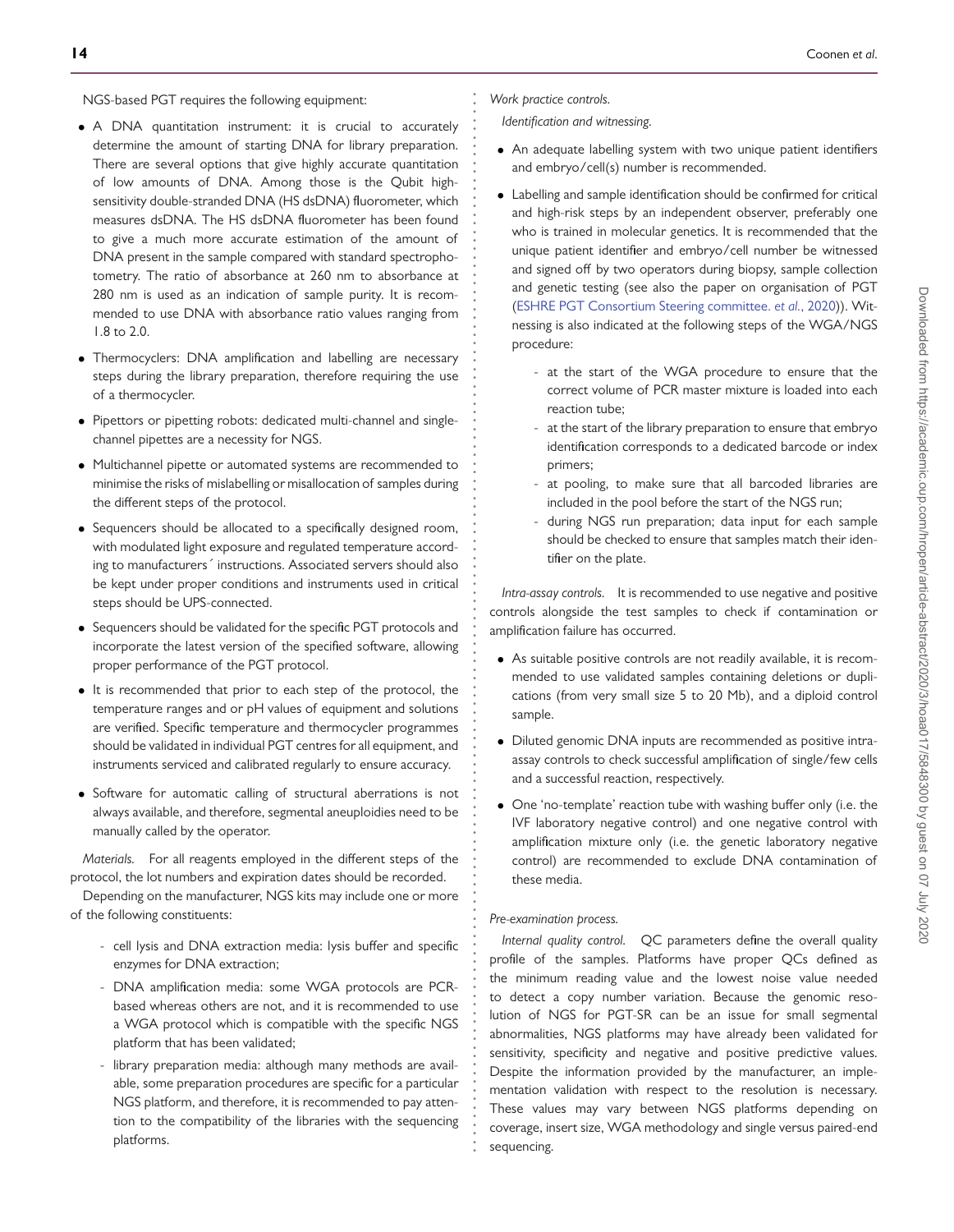Before testing patient samples, the analytical validity of the intended tests needs to be established with appropriate QC/QA.

- It is recommended to validate the protocol using single cells from cell lines with a known karyotype, or the same WGA products from embryos containing known deletions or duplications diagnosed with a previously validated technique.
- It is recommended to perform accuracy assessment, including both normal and abnormal samples. As different chromosome regions may have different coverage, the series of abnormal samples should represent the range of structural rearrangements that the test is required to detect. It is recommended to use a minimum of three positive samples for each rearrangement type.
- Following amplification, it is recommended to quantify DNA. DNA concentration should be at least 20–50 ng/μl.
- In general, poor-quality or failed WGA products should be excluded from further analysis as these samples may affect the sequencing read distribution per sample after library pooling and sequencing.
- Following accuracy assessment tests, it is recommended to calculate the performance (sensitivity, specificity, positive predictive value and negative predictive value) of the protocol.
- As the presence of chromosomal mosaicism is an issue when analysing TE biopsy samples, it is recommended to include mosaic samples (i.e. a mixture of cells with known segmental aneuploidies and euploid cells) in the validation study (see also section ['Array-based and NGS-based PGT-A'](#page-15-0)).

*Test efficiency.* For checking amplification efficiency, gel electrophoresis is recommended for samples and intra-assay controls using proper standards.

- It is recommended that the WGA procedure be performed in the same tube that the sample was collected in.
- After preparation the library should be quantified and normalised for each sample before creating the library pool.
- It is recommended to have high coverage for the region of interest and ascertain that the expected translocation is covered by a sufficient number of sequenced fragments.
- Sequencing by NGS comprises a series of steps that uniquely contribute to the overall quality of the data set. Thus, each individual step needs to be controlled to ensure high-quality results.
- NGS run parameters (coverage, number of reads, noise) should be monitored before the analysis of raw sequencing data to ascertain that the overall and individual run parameters for each sample correspond to the platform-specific required criteria. These sequencing quality metrics can provide important information about the accuracy of each step in this process, including library preparation, base calling and read alignment.
- From the total number of reads, 70–80% should align to the genome. Lower percentages indicate contamination in the DNA sample, degraded DNA or suboptimal WGA.
- Each run should have an acceptable, previously established level of noise. It is recommended to perform an internal validation to establish a test-specific threshold for the overall noise value.
- Various amplification protocols are in use, which may be affected by single-cell artefacts, such as allele drop-out (ADO), amplification bias or allele drop-in (ADI), that might affect the accuracy of the diagnostic test, and therefore, extensive validation of WGA is required.
- It is recommended to calculate the acceptable and optimum ranges of QCs for every NGS experiment. The QC measures of NGS data for every experiment are extrapolated by specific software and are indicative for the successful calling of all target DNA sequencing. The QC measures will vary between NGS platforms and different software versions.

### *Preclinical work-up and report.*

*Preclinical work-up.*

**. . . . . . . . . . . . . . . . . . . . . . . . . . . . . . . . . . . . . . . . . . . . . . . . . . . . . . . . . . . . . . . . . . . . . . . . . . . . . . . . . . . . . . . . . . . . . . . . . . . . . . . . . . . . . . . . . . . . . . . . . . . .**

- It is recommended to check whether the chromosomal segments involved in the rearrangement are adequately covered, in terms of the number of sequence reads.
- Parental karyotypes may facilitate testing and genetic counselling.
- It is acceptable that at least three out of four segments for twoway reciprocal translocations can be detected to reliably identify unbalanced segregation products.
- It is not acceptable to perform a clinical PGT-SR test if the size of the translocation segments, inferred from the karyotype, is below the threshold of resolution of the platform used.
- It is acceptable to adjust the lower detection limit provided by the platform's manufacturer, based on a feasibility study using DNA from previous unbalanced products of conception.
- It is acceptable to forego any additional work-up when performing NGS for structural rearrangements.

*Preclinical work-up report.* A case-specific preclinical work-up report is not required, provided that no particularities have come to light during the work-up. However, a report on the theoretical evaluation of the work-up should be available.

*Risk assessment.* Risk assessment should cover the following:

- risks caused by errors in sample tracking;
- risks caused by handling biopsy samples prior to NGS analysis (tubing, washing) which, if not performed with care, may compromise DNA integrity and lead to failed or poor WGA;
- risk of inconclusive or false results due to suboptimal experimental conditions at WGA or high background noise or low coverage;
- risk that the size of the deletion or duplication is different from the one based on the karyotypes in the parents, and therefore they may remain undetected by the NGS protocol (if they are below the resolution of the test);
- risk of misinterpretation of the actual embryo karyotype due to the presence of chromosomal mosaicism, either at cleavagestage or at blastocyst stage.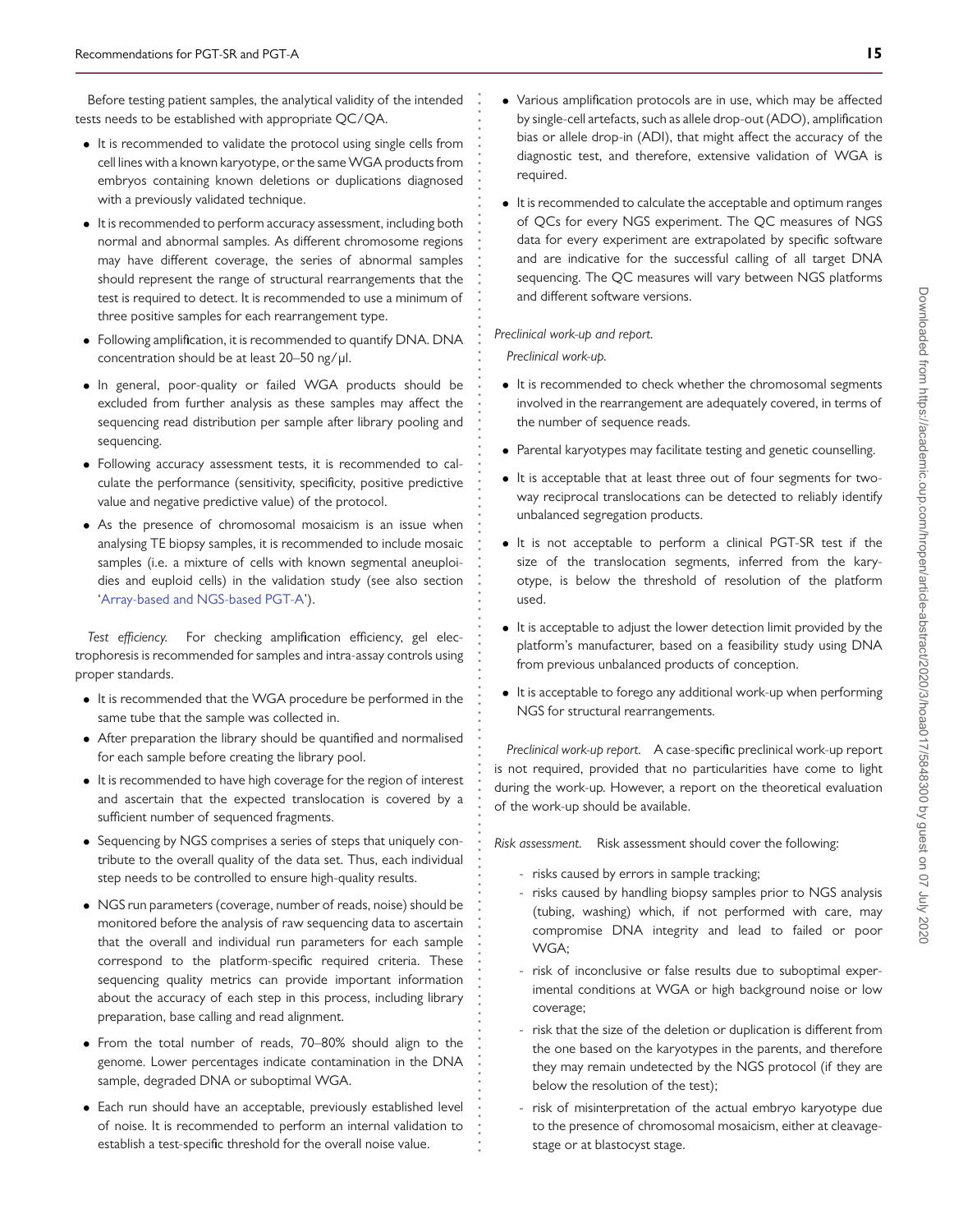*Limitations of the test.* Limitations of the standard NGS protocols for PGT-SR without genotyping are based on the fact that the analysis cannot:

- detect whole ploidy changes;
- discriminate balanced from normal results;
- detect low level chromosomal mosaicism;
- detect abnormalities below the predefined resolution.

# **Preimplantation testing for numerical aberrations**

Applications of PGT-A comprise former PGS in IVF couples with normal karyotype and PGT-A in couples with chromosomal numerical aberrations such as Klinefelter syndrome and other sex chromosome abnormalities. Both applications share the same techniques, but reporting may be different.

FISH is not recommended for PGT-A, as only a subset of chromosomes can be tested and better comprehensive molecular approaches to detect aneuploidy for all 24 chromosomes are available.

Real-time quantitative PCR (qPCR) is used for PGT-A, but the limits of the technique, such as the low resolution in the detection of chromosomal mosaicism, have led to its disuse in favour of techniques such as NGS. For this reason, real-time qPCR will not be addressed in this paper.

### <span id="page-15-0"></span>*Array-based and NGS-based PGT-A*

aCGH was clinically applied for PGT of whole chromosome abnormalities and has revolutionised the field by providing accurate identification of comprehensive chromosome copy numbers and rapid analysis.

aCGH platforms utilizing bacterial artificial chromosomes (BACs), chromosome-specific libraries, oligonucleotides and SNPs have been clinically applied and all succeed in detecting aneuploidies in PBs, single blastomeres and TE samples.

The application of NGS for the detection of copy number variation differs from aCGH by using direct reads of genomic sequencing fragments and their quantification according to sequence read numbers instead of a signal intensity comparison between fluorescently labelled test and reference DNA samples. NGS has been extensively validated using cells of a known genotype and is now used for detecting aneuploidies in PBs, single blastomeres and TE samples.

*Laboratory issues.* Information on protocols, turnaround time and documents for aCGH and NGS is presented in the sections ['Array-based PGT-SR'](#page-6-0) and ['Next-generation sequencing'](#page-12-0), respectively.

*Laboratory infrastructure, equipment and materials.* Information on infrastructure, equipment and materials for aCGH and NGS is presented in the sections ['Array-based PGT-SR'](#page-6-0) and ['Next-generation](#page-12-0) [sequencing'](#page-12-0), respectively.

*Work practice controls.* Information on identification and witnessing for aCGH and NGS is presented is presented in the sections ['Array-based PGT-SR'](#page-6-0) and ['Next-generation sequencing'](#page-12-0), respectively.

*Use of intra-assay controls for aCGH.* Information on using intraassay controls for aCGH is presented in section ['Array-based PGT-SR'](#page-6-0). *Use of intra-assay controls for NGS.*

**. . . . . . . . . . . . . . . . . . . . . . . . . . . . . . . . . . . . . . . . . . . . . . . . . . . . . . . . . . . . . . . . . . . . . . . . . . . . . . . . . . . . . . . . . . . . . . . . . . . . . . . . . . . . . . . . . . . . . . . . . . . .**

- For an intra-assay control in each routine test, it is recommended to use negative and positive controls in the same NGS run with separate barcodes with the aim to monitor if the section has contamination or amplification failure.
- It is recommended to perform an intra-assay control using isolated samples composed of single cells containing known wholechromosome aneuploidies diagnosed with a previously validated technique.

*Pre-examination process.* Information on test efficiency materials for aCGH and NGS is presented in the sections ['Array-based PGT-SR'](#page-6-0) and ['Next-generation sequencing'](#page-12-0), respectively.

*Internal quality control.*

- Effective resolution of the aCGH and NGS platform and protocol should be internally validated in each laboratory prior to clinical application for PGT-A.
- It is recommended to validate aCGH and NGS for aneuploidy testing with a series of positive controls that should include DNA from:
	- single cells from cell lines with established numerical copy number changes (aneuploidy);
	- previous aneuploid pregnancies, when available;
	- blastomeres or TE biopsies isolated from donated embryos from previously performed PGT-A cases analysed with an established technique, when available. Pre-clinical testing on PBs is not straightforward, as it would deprive the couple of valuable embryos that could also be used for clinical treatment.
- It is recommended to determine false-negative, false-positive and specificity and sensitivity rates of the specific platform to be used.
- When using aCGH and NGS for aneuploidy testing in TE biopsy samples, the possibility of misdiagnosis due to chromosomal mosaicism represents the main issue relating to copy number variation (CNV) and log2 ratio value threshold detection by NGS and aCGH, respectively.
- It is recommended to perform validation studies with true aneuploid and euploid cell lines and mosaic models by using cell mixtures (ratios from 10 to 90%) to establish thresholds for chromosomal mosaicism detection rates (i.e. the minimum ratio of aneuploid to euploid cells that is needed to detect a chromosomal CNV) and quantification of mosaicism levels. After statistical analysis, the results of these experiments can be used as a reference to determine the mosaicism level of analysed samples. In the first step of the validation process, it is recommended to analyse a wide number of euploid samples (including six to eight cells from euploid cell lines), in order to determine the standard deviation from the euploidy baseline value (two chromosome copy number and log2 ratio for NGS and aCGH, respectively) and thus define the 'euploidy'-threshold values. Similarly, threshold values should be defined for trisomy and monosomy.
- It is recommended to test replicates of the same DNA sample to perform accuracy and variability assessment in independent aCGH experiments and NGS runs.
- To mimic a blastocyst biopsy, a sample size of 8–10 cells is recommended for all mosaicism cell mixture models. Although validation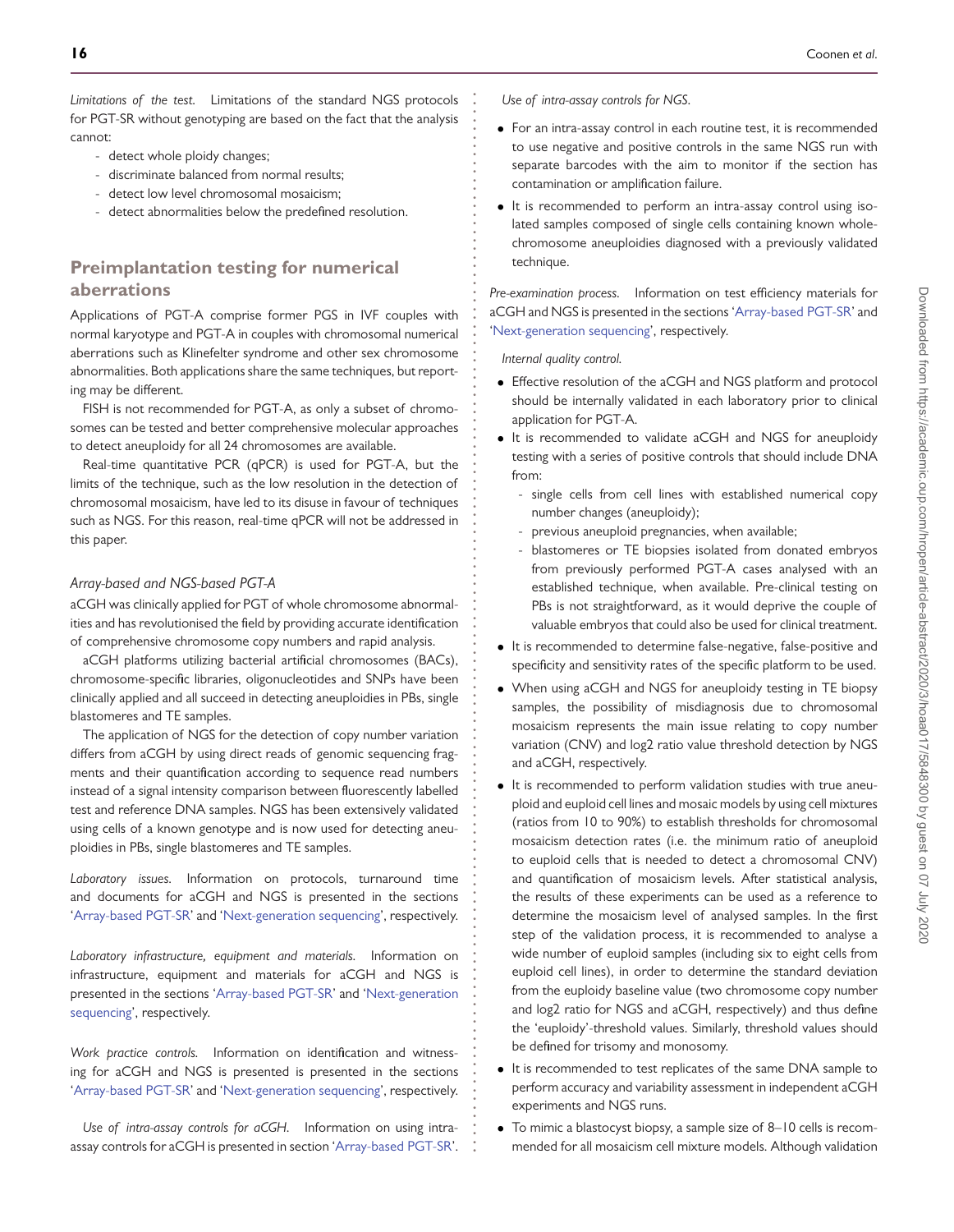experiments will set euploid/aneuploid parameters, it is important to mention that limitations still exist when analysing biopsy samples with few cells, where it will be almost impossible to detect changes that represent less than 20–30% of the biopsy.

- In order to define the detection threshold, the quality (intrinsic DNA sample quality, QC) of the experiments, the noise and technical artefacts should also be considered.
- As different chromosomes might have a different resolution, the series of aneuploid samples should represent the range of aneuploidies that the test is required to detect.
- Sensitivity and specificity of the mosaicism detection specifically apply for each aCGH and NGS platform (hardware and protocol for WGA, or library preparation for NGS) and software or bioinformatics paradigm used to analyse the data. These cannot be exchanged among platforms.
- During the validation of aCGH and NGS for PGT-A, *de novo* segmental chromosome aberrations are also encountered.
- It is recommended to establish the true resolution and specificity of the aCGH and NGS platform to detect segmental aneuploidy through a validation study that has been already mentioned in sections ['Array-based PGT-SR'](#page-6-0) and ['Next-generation sequencing'](#page-12-0) for PGT-SR.

*Preclinical work-up and report.* Information on the preclinical workup and report related to aCGH and NGS is presented in the sections ['Array-based PGT-SR'](#page-6-0) and ['Next-generation sequencing'](#page-12-0), respectively.

*Preclinical work-up.* Case-specific preclinical work-up or specific genetic documentation is not required when performing aCGH and NGS for aneuploidy testing (high-risk and low-risk).

*Preclinical work-up report.* A case-specific preclinical wet-laboratory work-up report is not required for aCGH and NGS.

*Risk assessment.* Information on risk assessment related to aCGH and NGS is presented in the sections ['Array-based PGT-SR'](#page-6-0) and ['Next-generation sequencing'](#page-12-0), respectively, and additional issues related to aCGH and NGS for PGT-A are listed here.

- The clinical significance of transferring embryos with mosaicism and/or *de novo* segmental abnormalities (full or in mosaic state) is under current investigation and therefore unknown. The transfer of such embryos could potentially carry a risk of first-trimester miscarriage or of a viable unbalanced offspring.
- aCGH and NGS can detect chromosomal mosaicism and segmental aneuploidies. However, both biological limitations and technical artefacts may affect the accuracy of the test and this should be discussed during patient counselling.
	- Biological limitations may include non-specific chromosome gain or loss due to cells being in S-phase, the biopsy being nonrepresentative of the embryo, failure to detect chromosomal mosaicism due to non-disjunction, and apoptotic or dead cells in the biopsy sample that can generate profiles resembling mosaicism.
	- Technical artefacts may include WGA artefacts, contamination, cells damaged during biopsy and cell lysed during tubing.

*Limitations of the test.*

**. . . . . . . . . . . . . . . . . . . . . . . . . . . . . . . . . . . . . . . . . . . . . . . . . . . . . . . . . . . . . . . . . . . . . . . . . . . . . . . . . . . . . . . . . . . . . . . . . . . . . . . . . . . . . . . . . . . . . . . . . . . .**

- aCGH and standard NGS cannot reliably detect all variants of polyploidy (they can detect polyploidy with unbalanced sex chromosome ratios as 69,XXY and 69,XYY) and haploidy.
- The currently used aCGH platforms for PGT-A are unable to detect small microdeletions or microduplications, such as the 22q11.2 microdeletion syndrome (DiGeorge/velocardiofacial syndrome).
- Due to the intrinsic nature of chromosomal mosaicism, the chromosomal make-up achieved from a biopsy may only represent a picture of a small part of the embryo and may not necessarily reflect the chromosomal content of the entire embryo. Also, the mosaicism level inferred from a multi-cell TE biopsy might not unequivocally represent the exact chromosomal mosaicism percentage of the TE cells or the inner cell mass constitution.
- NGS and aCGH are currently able to detect mosaicism down to 20–30% when no noise is present in the sample and after proper validation. Array-based PGT-SR analysis is less sensitive to detect mosaicism than NGS.
- As the number of cells in a TE biopsy is unknown, the exact level of mosaicism in the sample cannot be determined.
- aCGH cannot analyse aneuploidy and gene defects simultaneously, whereas NGS can.
- Based on the embryo biopsy, aCGH cannot identify the nature (meiotic or mitotic) and/or the parental origin of aneuploidy whereas genotyping-based NGS can, provided that phasing references are available.
- Noisy profiles are difficult to evaluate and to appropriately score the chromosome copy number.

# **Strengths and limitations**

Technical strengths and limitations of FISH, aCGH and NGS (without genotyping) are outlined in [Table I.](#page-17-0)

The most important limitations include the following:

- Based on the embryo biopsy alone, FISH, aCGH and NGS cannot discriminate between samples that are carrying the rearrangement (i.e. balanced) and those that are not (i.e. normal) and this should be clearly stated in the report. Although there is no expected difference in the phenotype of embryos with a 'normal 'or a 'balanced' karyotype, many couples wish to know whether the structural rearrangement is being transferred to their offspring, to be aware of possible future reproductive problems related to the rearrangement. When PBs are used for PGT analysis, discrimination between oocytes carrying the rearrangement and those that are not, is feasible.
- FISH and aCGH cannot, but NGS can, analyse aneuploidy and gene defects simultaneously in the same diagnostic sample.
- Based on the embryo biopsy alone, FISH, aCGH and NGS without genotyping cannot identify the nature (meiotic or mitotic) or the parental origin of aneuploidies. When PBs are used for PGT analysis, inferred errors in the oocyte are always of maternal, meiotic origin.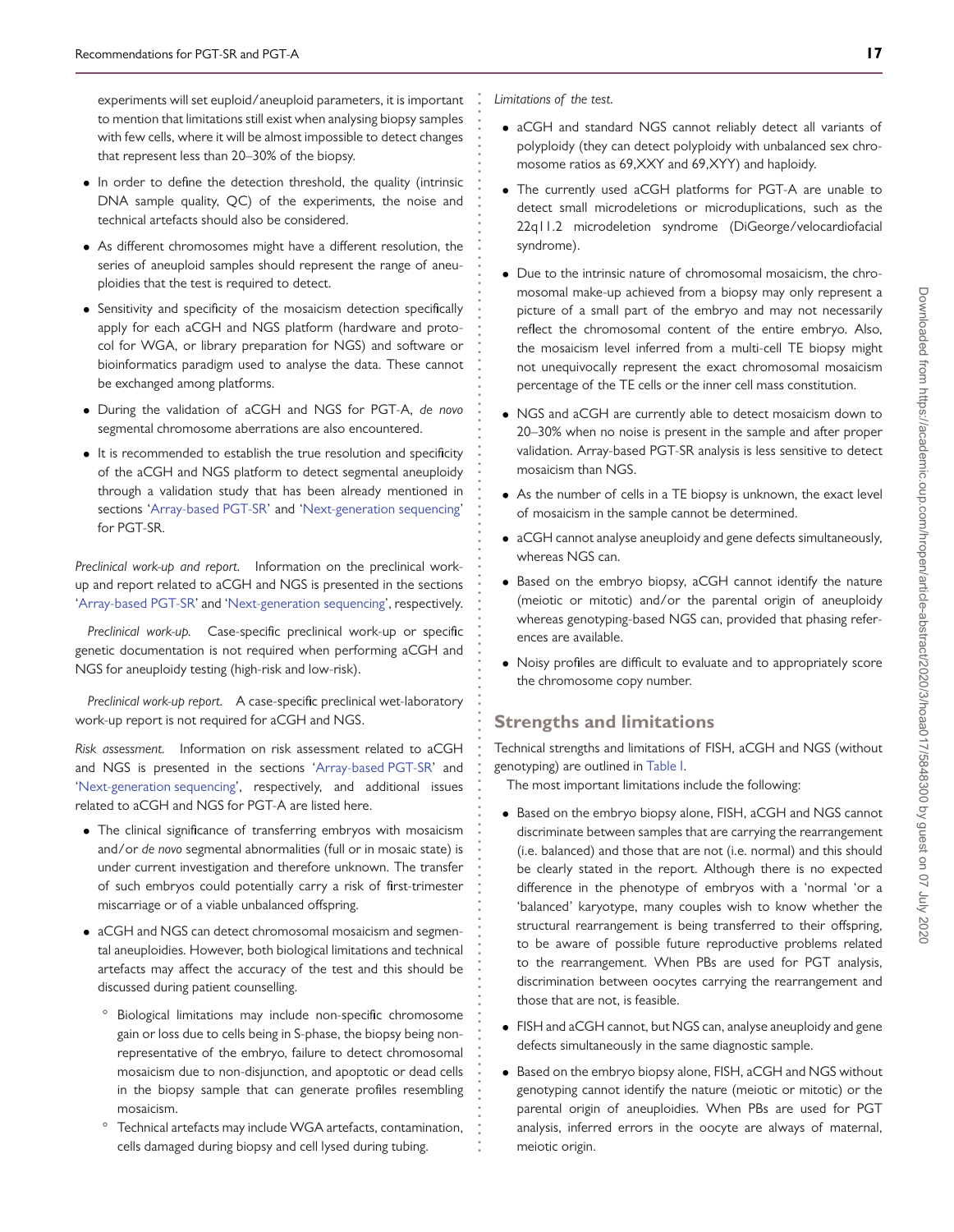|                                                                                    | <b>PGT-SR</b>                                                                                                                                                                                                                           | <b>PGT-SR/PGT-A</b>                                                                                                                                                                             |                                                                                                                                                                                                  |
|------------------------------------------------------------------------------------|-----------------------------------------------------------------------------------------------------------------------------------------------------------------------------------------------------------------------------------------|-------------------------------------------------------------------------------------------------------------------------------------------------------------------------------------------------|--------------------------------------------------------------------------------------------------------------------------------------------------------------------------------------------------|
|                                                                                    | <b>FISH</b>                                                                                                                                                                                                                             | aCGH                                                                                                                                                                                            | <b>NGS</b> (without genotyping)                                                                                                                                                                  |
| Number of chromosomes                                                              | Information is limited to chromosomes<br>and/or targeted loci for which probes<br>are used.                                                                                                                                             | All 24 chromosomes analysed.                                                                                                                                                                    | All 24 chromosomes analysed.                                                                                                                                                                     |
| Minimal resolution                                                                 | Limited by the availability of<br>(commercial) probes. Commercial<br>probes are available for only a limited<br>number of loci, which may complicate<br>the selection of probes for the analysis<br>of rare chromosomal rearrangements. | Limited by the empirical resolution of<br>the platform established in each<br>laboratory after proper validation of<br>wet-laboratory protocol and analysis<br>software.                        | Limited by the empirical resolution of<br>the platform established in each<br>laboratory after proper validation of<br>wet-laboratory protocol and analysis<br>software.                         |
| Whole ploidy changes                                                               | Inferred from the number of<br>hybridisation signals from multiple<br>probes.                                                                                                                                                           | Not all variants of <i>polyploidy</i> and<br>haploidy can be detected.                                                                                                                          | Not all variants of polyploidy and<br>haploidy can be detected.                                                                                                                                  |
| No conclusive results                                                              | As a result of improper fixation,<br>overlapping cells or signals. Rebiopsy is<br>an option.                                                                                                                                            | As a result of cell lysis during tubing,<br>cells with degraded DNA, cell loss or<br>poor experimental conditions.<br>Re-analysis or rebiopsy is an option.                                     | As a result of cell lysis during tubing,<br>cell loss or poor experimental<br>conditions. Re-analysis or rebiopsy is<br>an option.                                                               |
| Abnormalities not diagnosed                                                        | FISH-based PGT-SR diagnosis of<br>biopsied material from cleavage stage or<br>blastocyst embryos does not allow for a<br>distinction between embryos with a<br>normal or a balanced karyotype.                                          | aCGH-based PGT-SR diagnosis of<br>biopsied material from cleavage stage or<br>blastocyst embryos does not allow for a<br>distinction between embryos with a<br>normal or a balanced karyotype.  | NGS-based PGT-SR diagnosis of<br>biopsied material from cleavage stage<br>or blastocyst embryos does not allow<br>for a distinction between embryos<br>with a normal or a balanced<br>karyotype. |
| Mosaicism-related issues                                                           | Chromosomal mosaicism, either at<br>cleavage stage or blastocyst stage, may<br>lead to misinterpretation of the actual<br>embryo karyotype.                                                                                             | Chromosomal mosaicism, either at<br>cleavage or blastocyst stage, may lead<br>to misinterpretation of the actual<br>embryo karyotype.                                                           | Chromosomal mosaicism, either at<br>cleavage or blastocyst stage, may lead<br>to misinterpretation of the actual<br>embryo karyotype.                                                            |
| Uniparental disomy (UPD)                                                           | FISH analysis does not allow for the<br>detection of UPD.                                                                                                                                                                               | aCGH analysis does not allow for the<br>detection of UPD.                                                                                                                                       | NGS analysis does not allows for the<br>detection of UPD.                                                                                                                                        |
| Risk of misdiagnosis                                                               | Contamination with cumulus cells. Visual<br>inspection allows for the identification<br>of sperm cells, Incomplete nucleus, or<br>presence of nuclear fragments.                                                                        | Contamination with remaining cumulus<br>cells after ICSI.                                                                                                                                       | Contamination with remaining<br>cumulus cells after ICSI.                                                                                                                                        |
| Impact of biopsy on the<br>results                                                 | Cells (DNA) damaged during biopsy<br>may have a negative impact on the<br>reliability of the test result.<br>Analysis of a multi-cell biopsy is less<br>favourable compared to a single cell<br>biopsy.                                 | Cells (DNA) damaged during biopsy<br>may have a negative impact on the<br>reliability of the test result.<br>Analysis of a multi-cell biopsy is more<br>efficient than of a single cell biopsy. | Cells (DNA) damaged during biopsy<br>may have a negative impact on the<br>reliability of the test result.<br>Analysis of a multi-cell biopsy is more<br>efficient than of a single cell biopsy.  |
| Simultaneous detection of<br>chromosome copy number<br>and single gene disorder(s) | Not feasible.                                                                                                                                                                                                                           | Not feasible.                                                                                                                                                                                   | Feasible.                                                                                                                                                                                        |
| Origin of aneuploidy                                                               | Cannot identify the nature (meiotic or<br>mitotic) and/or the parental origin of<br>aneuploidy when based on the analysis<br>of biopsied material from cleavage stage<br>or blastocyst embryos.                                         | Cannot identify the nature (meiotic or<br>mitotic) and/or the parental origin of<br>aneuploidy when based on the analysis<br>of biopsied material from cleavage stage<br>or blastocyst embryos  | Cannot identify the nature (meiotic<br>or mitotic) and/or the parental origin<br>of aneuploidy when based on the<br>analysis of biopsied material from<br>cleavage stage or blastocyst embryos.  |

# Table I **Overview of the strengths and limitations of the methods applied for PGT-SR and PGT-A.**

<span id="page-17-0"></span>PGT-SR: preimplantation genetic testing for chromosomal structural rearrangements, PGT-A: PGT for aneuploidies*,* FISH: fluorescence *in situ* hybridisation, aCGH: array-based comparative genomic hybridisation, NGS: next-generation sequencing, ICSI: intracytoplasmic sperm injection.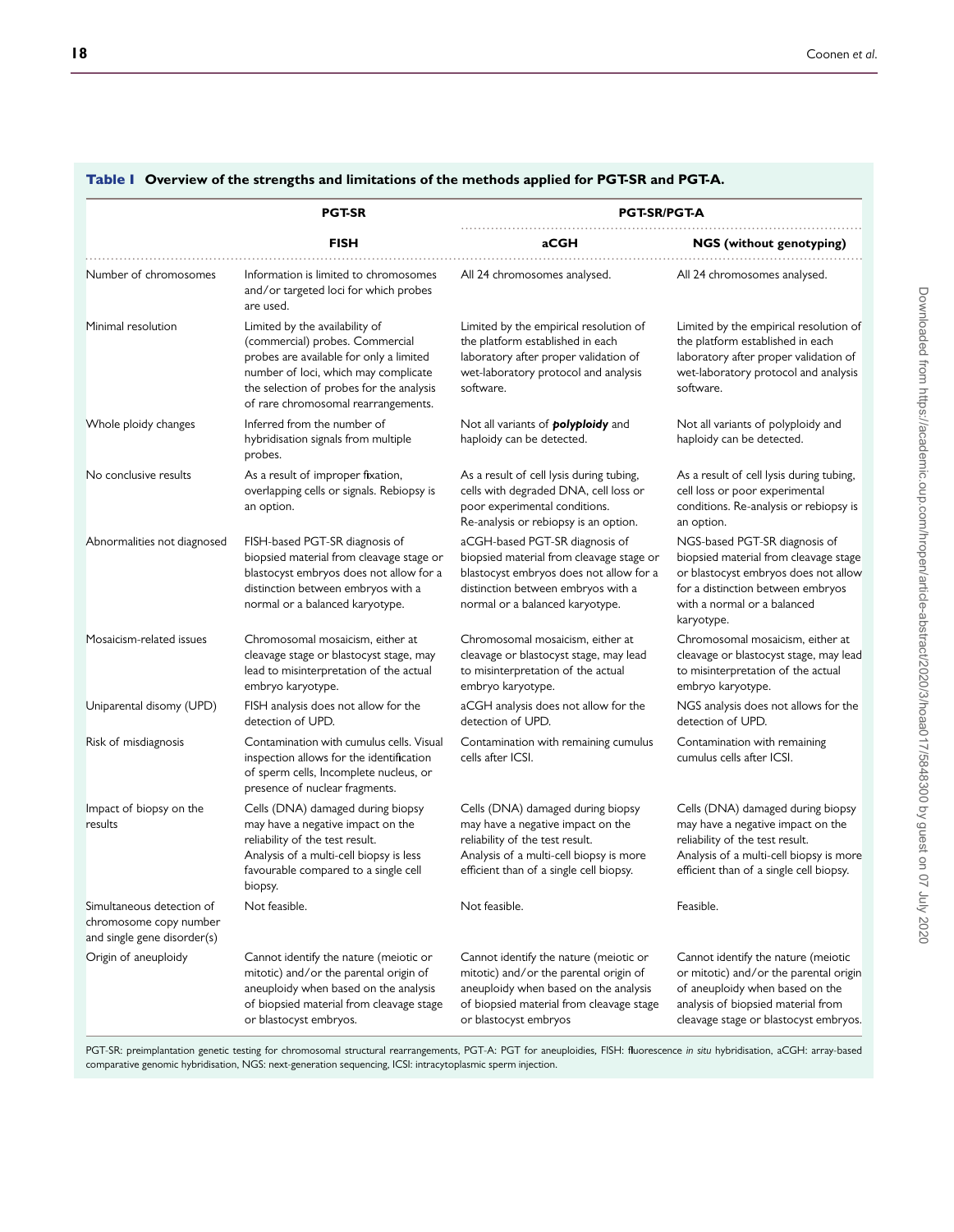• Based on the embryo biopsy alone, FISH, aCGH and NGS without genotyping cannot detect UPD.

# **Examination process**

Clinical testing protocols should include scoring criteria and reporting procedures as well as a framework for counselling patients in the presence of diagnostic results.

General recommendations on the PGT examination process are [included in the paper on organisation of PGT \(see](#page-19-12) ESHRE PGT Consortium Steering committee. *et al.*, 2020). The sections below highlight specific issues relevant to PGT-SR and PGT-A.

### *Scoring of clinical results*

#### *FISH results.*

- FISH signals should be scored according to brightness, size and distance. The signals should have approximately the same brightness and size (depending on the probes used) and should be at least one signal in diameter apart. Two signals that are in close proximity and have approximately the same size, but are not connected by a visible link, are considered as two signals. A diffuse signal should be scored as one if the signal is continuous and of expected size. Two small signals connected by a visible link are counted as one signal.
- Signal scoring criteria should be established in a written protocol and adhered to for the interpretation of signals.
- It is recommended that signals are analysed by two independent observers and that discrepancies adjudicated (where possible) by a third observer. If no consensus is reached the embryo should not be recommended for transfer, i.e. should be given the diagnosis of uninterpretable or inconclusive result.
- It is acceptable to score signals from probes labelled with fluorochromes not detectable to the human eye using an image capture system.
- All fluorescent images should be captured and filed for QC purposes. If possible, the position and co-ordinates of the embryonic cells on the slide can be recorded.
- 'No result rescue' for embryos without a clear diagnosis is acceptable. An additional hybridisation round should be performed with probes indicative of the same chromosome(s) but a different region or, if not available, at least with probes in a different colour scheme. A second biopsy can also be performed, followed by the full FISH protocol.
- When there is a combination of chromatid gain/loss in the first PB, which is balanced by the second PB, a normal chromosome copy number in the corresponding oocyte is predicted and reported, and the resulting embryo can be considered for transfer after discussion with the patient.

## *aCGH and NGS results.*

• Software analysis and copy number scoring criteria should be established in a written protocol and adhered to for the interpretation of whole chromosome and segmental-chromosome gains and/or losses.

- Interpretation of raw data or profiles resulting after specific software analysis by a single observer is acceptable. Additional confirmation by an independent observer is recommended.
- All files resulting from the scanning and sequencing, as well as profiles after specific software analysis, should be stored and filed for QC purposes.
- 'No result rescue' for embryos without a clear diagnosis is acceptable. This could imply a second analysis of the existingWGA as well as a second biopsy followed by WGA, full aCGH/NGS processing and analysis.
- When there is a combination of chromatid gain/loss in the first PB, which is balanced by the second PB, a normal chromosome copy number in the corresponding oocyte is predicted and reported, and the resulting embryo can be recommended for transfer.

### *Issuing a PGT report*

**. . . . . . . . . . . . . . . . . . . . . . . . . . . . . . . . . . . . . . . . . . . . . . . . . . . . . . . . . . . . . . . . . . . . . . . . . . . . . . . . . . . . . . . . . . . . . . . . . . . . . . . . . . . . . . . . . . . . . . . . . . . .**

General items required in PGT preclinical work-up or clinical cycle reports have been listed in the paper on organisation of PGT (see [ESHRE PGT Consortium Steering committee.](#page-19-12) *et al.*, 2020). The ISCN reporting is acceptable for PGT-SR and PGT-A. It is recommended to add the following technical or interpretation items to the clinical report:

- If the profile is noisy or QCs are not sufficient, re-analysis is acceptable to try and obtain a result and this should be included in the report to the IVF centre.
- In the absence of any amplification or when contamination is suspected, rebiopsy is acceptable to try and obtain a result and this should be included in the report to the IVF centre.
- Each centre should decide whether or not to report mosaicism based on internal validation and recent literature.
- The clinical significance of transferring mosaic embryos is currently unknown. The centre's policy about the identification and transfer of embryos with mosaicism or segmental aneuploidy should be documented and shared with the patient during genetic counselling.
- In case of an embryo with chromosomal mosaicism or segmental aneuploidy, genetic counselling should be offered to the couple and if transfer is decided and pregnancy occurs, it should receive appro[priate follow-up \(ESHRE PGT Consortium Steering committee.](#page-19-12) *et al.*, 2020)) section 'Follow-up of PGT pregnancies and children').

# **Post-examination process**

Recommendations on PGT follow-up, baseline IVF live birth rates for PGT and misdiagnosis are covered in the paper on organisation of PGT (see [ESHRE PGT Consortium Steering committee.](#page-19-12) *et al.*, 2020).

# Supplementary data

Supplementary data are available at *[Human Reproduction Open](https://academic.oup.com/hropen/article-lookup/doi/10.1093/hropen/hoaa017#supplementary-data)* online.

# Acknowledgements

The authors would like to thank everyone that contributed to the stakeholder review for the constructive remarks that improved